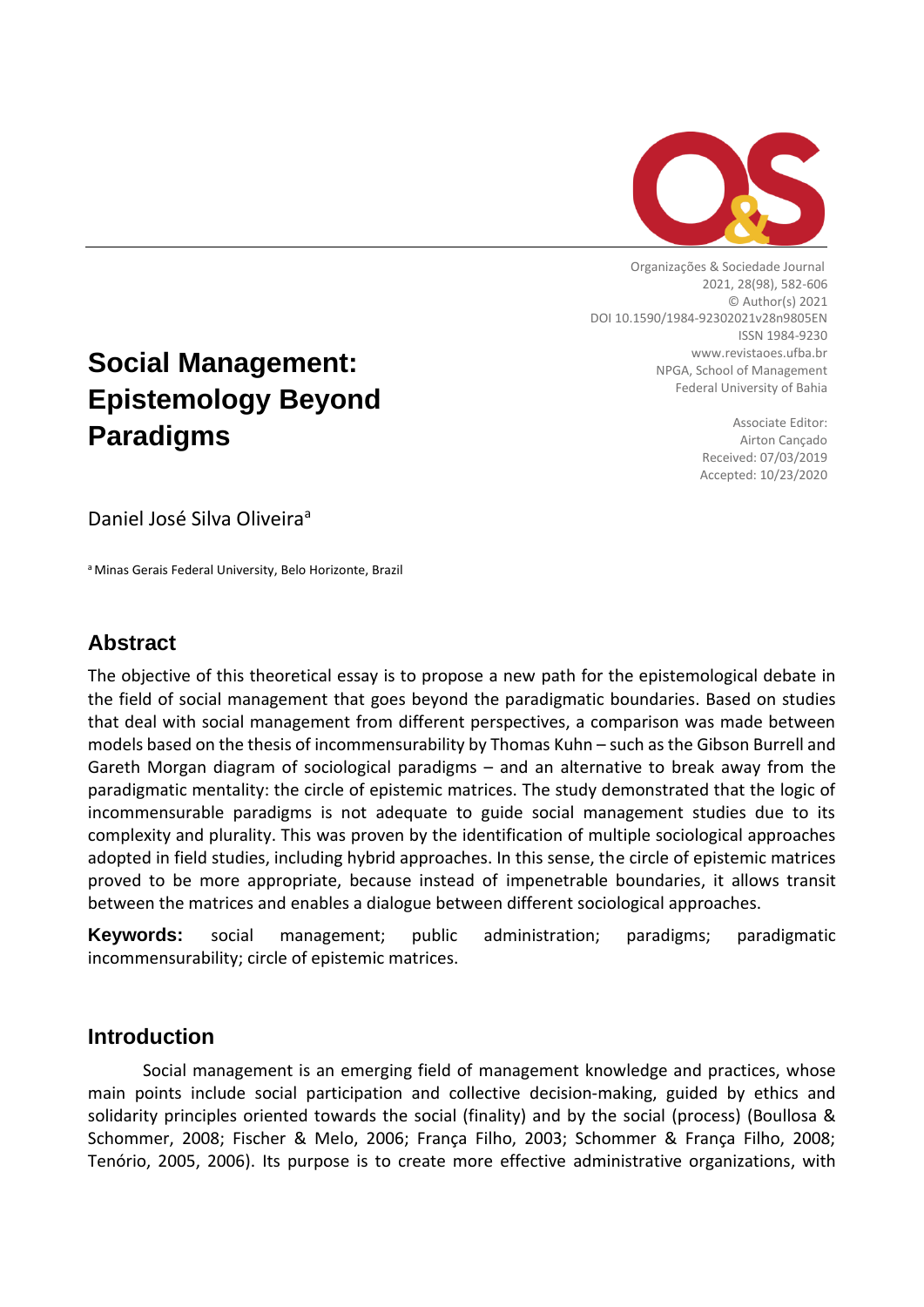autonomy to operate in favor of the non-state public interest and for the realization of the common good, systematizing alternative knowledge, seeking the emancipation of the human being, and strengthening the public sphere (Cançado, Pereira, & Tenório, 2013; Cançado, Rigo, Iwamoto, & Pinheiro, 2019; Cançado, Tenório, & Pereira, 2011; Paes de Paula, 2005).

According to França Filho (2007), the fact that social management is defined in advance by its finality, encompassing the organizational and corporate dimensions, contradicts the entire management development tradition of administration focused on economic interest. Similarly, Tenório (1998) believes that social management is opposed to strategic management as it is an alternative to technobureaucratic and monological management that favors a more participative and dialogical form, in which the decision-making process is exercised by different social actors. Therefore, it is a complex and interdisciplinary field of knowledge whose genesis lies in the field of organizational studies, whose researchers maintain a close dialogue with several areas, such as administration, public administration, social service, political science, sociology, and others (Alcântara, Pereira, & Silva, 2015; Justen, Moretto Neto, & Garrido, 2014; Paiva, Alcântara, Cruz, & Andrade, 2018).

Scientific production about social management has been growing in Brazil in the last few years. However, its consolidation as a field of scientific knowledge seems to be distant, as there is still no consensus in the field's epistemological debate. Precisely due to its complexity and plurality, many researchers have faced difficulties and uncertainties in their attempt to position social management within the Kuhnian logic of immeasurable paradigms. This is a problem that has been debated by researchers in the area of organizational studies for at least four decades. In the midst of polarized and often heated debates, in what has become known as a "paradigm war," several authors have presented criticisms exposing the limits and weaknesses of this mentality, especially regarding the incommensurability thesis. However, these debates have not advanced towards a rupture, in other words, they have not resulted in alternatives that definitively overcome this logic (Oliveira, 2018). However, in her book *Repensando os estudos organizacionais: por uma nova teoria do conhecimento*, Paes de Paula (2015) proposed an alternative: the circle of epistemic matrices. Basing her proposal on Jürgen Habermas (1968/2014), the author defends the thesis of cognitive incompleteness, suggesting that sociological and organizational knowledge is developed through epistemic reconstructions.

From this perspective, the objective of this theoretical essay is to propose a new path for the epistemological debate in the field of social management that goes beyond the paradigmatic boundaries. The lack of studies in this sense wasidentified by Pinho and Santos (2015) and Alcântara and Pereira (2017), who drew attention to the need to deepen the epistemological debate in the field of social management in the search for epistemic-methodological reconstructions that integrate technical, practical, and emancipatory cognitive interests. In the same sense, Cançado, Pereira, Tenório, and Vilas Boas (2015) and Cançado, Rigo, and Pinheiro (2016) indicate that the field of social management demands studies that open up new epistemic perspectives and provide a discussion about the (im)possibility of including social management in the paradigmatic mentality. With the intention of narrowing these gaps, the contribution of this essay starts from a counterpoint made between paradigmatic models and the circle of epistemic matrices in the social management context.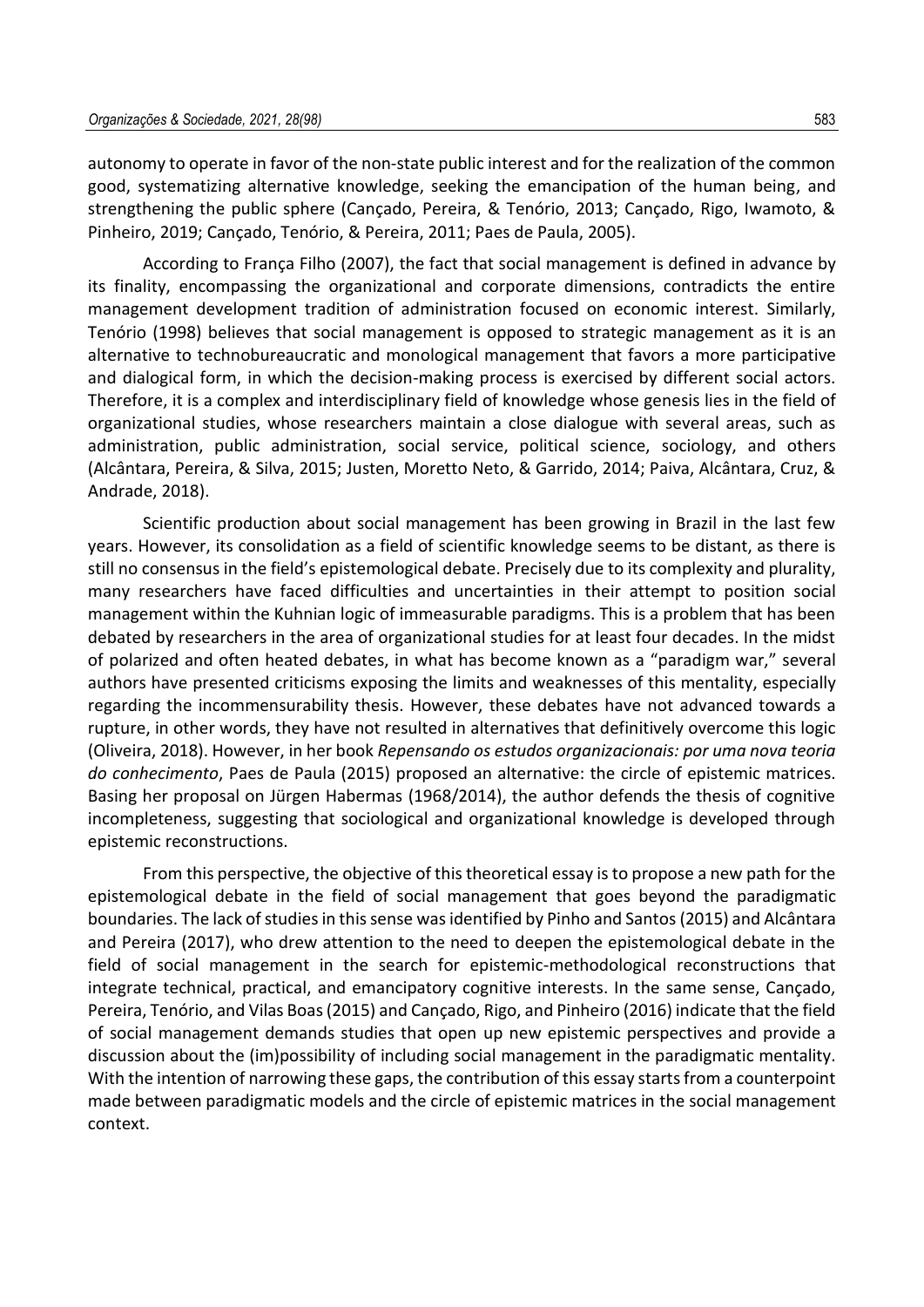To attend to what is proposed, the next section presents the implications of the social science paradigms in the field of social management, drawing attention to their inconsistencies and weaknesses. In the third section, a brief description about the circle of epistemic matrices is given. The fourth section presents the position of studies about social management using several sociological approaches within the circle of epistemic matrices. Finally, in the fifth section, the final considerations are presented.

#### **The paradigms of social sciences and social management**

Thomas Kuhn (1962/1997) introduced the concept of paradigm in his book *The structure of scientific revolutions*. In this publication, Kuhn describes his theory on development of knowledge, raising some important concepts that have influenced contemporary scientific thinking, such as normal science, scientific revolution, and incommensurability of paradigms.

According to Kuhn (1962/1997), it is from frequent and profound debates regarding the methods, problems, and solutions (pre-paradigmatic period) which involve the new discoveries of scientists that a paradigm is constituted. For this author, paradigms are universally recognized scientific achievements that, for some while, provide problems and exemplary solutions for a community of science practitioners. These achievements, when accepted by the scientific community, become a mandatory reference for researchers in a certain field of knowledge.

Regarding normal science, the author believes that scientific practice is the attempt to force nature to fit pre-established limits for a paradigm. In this case, the emergence of new theories would be possible only when there was a scientific revolution, that is, when "anomalies" were perceived in the dominant paradigm and it was replaced by another one.

This transition would be based on the principle of overcoming the incommensurability between rival paradigms (the old and the new): the normal scientific tradition that emerges from a scientific revolution is not only incompatible, but also incommensurable with the one that preceded it. The essence of Kuhn's incommensurability thesis is that there is no common measure or universal language in which the paradigms can communicate with each other.

The paradigmatic issue in the epistemological debate on social management is not consensual among researchers in this field. There are authors who consider social management as a pre-paradigmatic field (Dowbor, 1999, 2001; Fischer, 2002; Vidal, Moreira, Costa, & Almeida, 2006) and others who have tried to circumvent the incommensurability thesis, suggesting that it is a multi-paradigmatic field (Araújo, 2018; Fischer et al., 2006). Furthermore, there are those who have made efforts to fit the field within the diagram of the sociological paradigms of Burrell and Morgan (1979), who inherited the incommensurability thesis from Kuhn.

According to Dowbor (2001), social management paradigms are still to be defined or constructed. In the same sense, Fischer (2002, p. 11, own translation) states that "the field of social management, or management of social development, is reflective of practices and knowledge built by multiple disciplines, **outlining a pre-paradigmatic proposal.**" However, in a later study, the author together with other partners states that "the field of social management, or management of social development, is a reflection of the practices and knowledge built by multiple disciplines, **outlining a multi-paradigmatic proposal**, of an interdisciplinary nature" (Fischer et al., 2006, p. 797,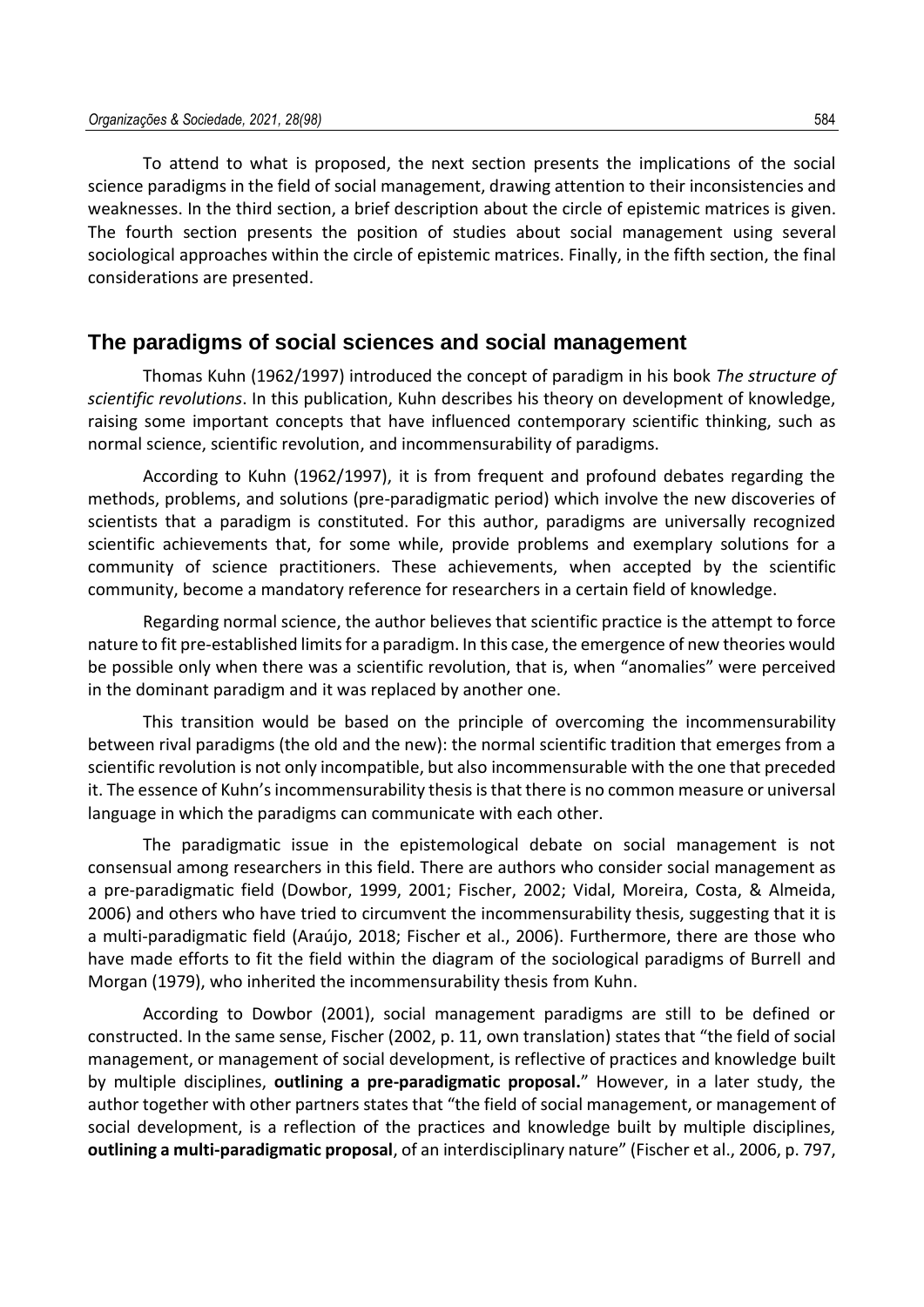own translation). Sharing the same difficulty in framing social management in the paradigmatic logic, Araújo (2012, p. 90, own translation) believes that "it still cannot be said that social management constitutes a paradigm, rather, it is itself multi-paradigmatic in its essence." Despite these different positions as regards social management being a pre-paradigmatic or multiparadigmatic field, none of these authors deepened the discussion. However, it is important to note that, in spite of Kuhn's work (1962/1997) being widely cited in the social sciences, it has little relevance for their understanding, since the reasoning of normal science and scientific revolutions derives from the natural sciences, mainly from physics (Willmott, 1993). According to Kuhn's logic, social sciences in general would still be pre-paradigmatic. This is one of the reasons that have led social scientists to adapt the paradigmatic mentality, assuming the possibility of coexistence of different paradigms to legitimize their epistemic positions.

In the book *Gestão social: epistemologia de um paradigma*, Cançado et al. (2013) made an effort to position the field of social management in what they called the central paradigms of the social sciences of Jones (1993) and in the diagram of sociological paradigms of Burrell and Morgan (1979). The authors state that in the book *Studying Society: Sociological Theories and Research Practices*, Jones (1993) understands that reality can be interpreted based on three central paradigms of social sciences – structural-consensus, structural-conflict, and interpretive – whose characteristics would be as follows:

- The **structural-consensus paradigm** is based on Émile Durkheim's conception of science in which the nature of reality is objective and formed by phenomena in invariable causal relations. In this paradigm, knowledge of the laws of nature is only possible by collecting demonstrable evidence of its existence, that is, by quantifying causal relations;
- The **structural-conflict paradigm** is based on Marx's historical materialism. In this paradigm the conception of reality is based on the understanding of how social systems work historically, mainly concerning the structure of inherent domination in an unequal society; and
- The **interpretive paradigm** is based on Max Weber's scientificity in which social reality is not acquired through universal laws. In this paradigm, knowledge is based on the interpretation of action, which is only possible when knowledge is acquired about the meanings that support the actions, understanding the theories of the actors via qualitative evidence.

For Cançado et al. (2013), none of these three paradigms is sufficient to explain the complexity of social life, however they believe that important steps have already been taken, mainly in terms of social reality not being treated with Durkheimian objectivity anymore.

Likewise, the authors presented another model that is quite widely discussed by social science researchers: the diagram of sociological paradigms. In the book *Sociological paradigms and organizational analysis*, Burrell and Morgan (1979) propose, in opposition to Thomas Kuhn's "normal science," the diagram of sociological paradigms using two dimensions: the assumptions about the nature of science that are contained in the objective approaches (realistic, positivist, deterministic, and nomothetic) and subjective approaches (nominalist, antipositivist, voluntarist, and ideographic); and the assumptions about the nature of society that are contained in the sociology of regulation (*status quo*, social order, consensus, social integration and cohesion,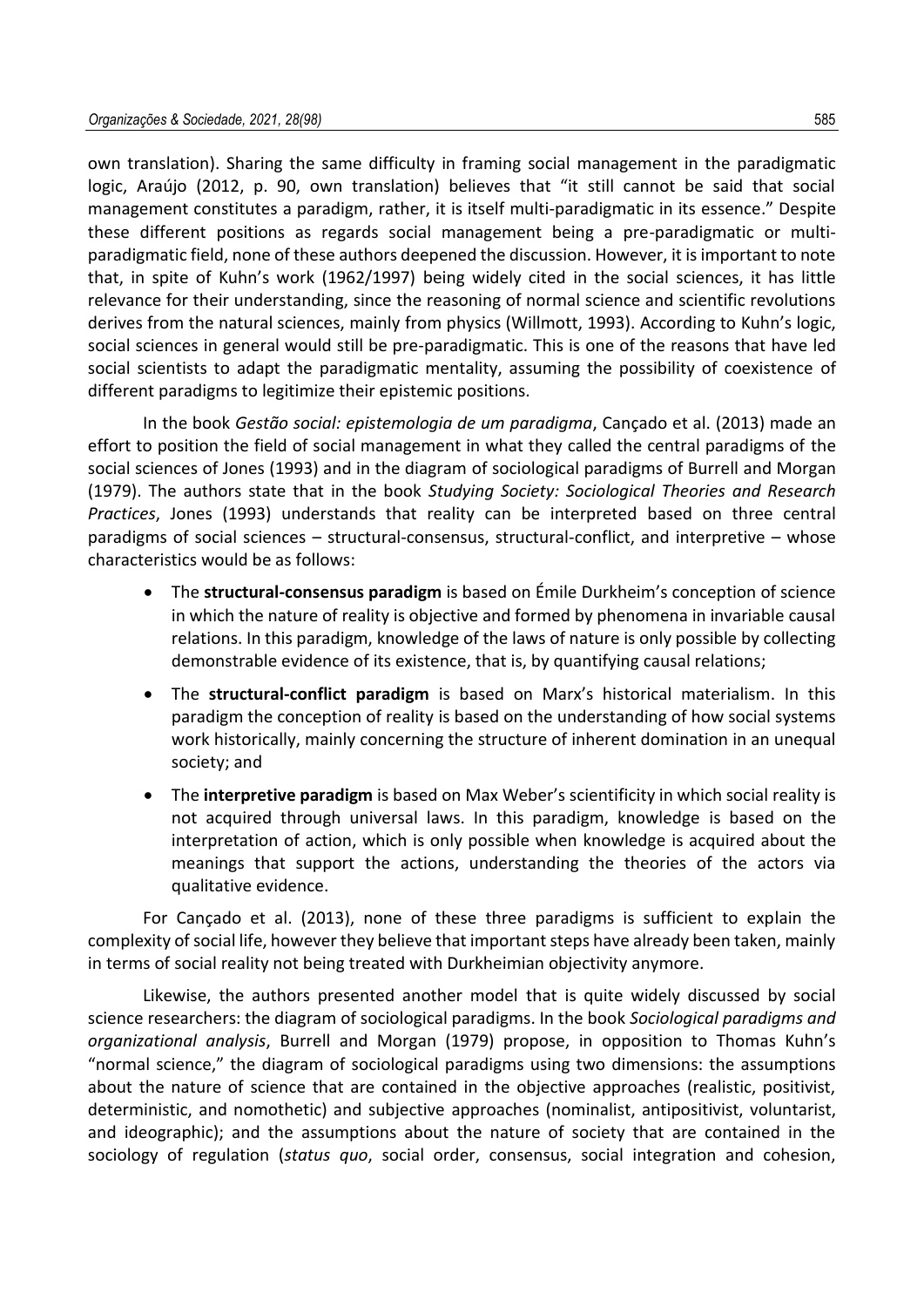solidarity, satisfaction of needs, and reality) and in the sociology of radical change (radical change, structural conflict, modes of domination, contradiction, emancipation, deprivation, and potential). These dimensions thus form a diagram with four paradigms in which each one contemplates a set of theoretical assumptions about the nature of social sciences, as shown in Figure 1.



**Figure 1.** Diagram of sociological paradigms Source: Burrell and Morgan (1979, p. 22).

Functionalism and interpretativism are paradigms that have their roots in the sociology of regulation, the first being based on an objectivist focus and the second being based on a subjectivist point of view. Radical structuralism and radical humanism, on the other hand, are paradigms based on the sociology of radical change, where the former is rooted in an objectivist point of view and the latter is rooted in a subjectivist one. A summary of the characteristics of each paradigm can be seen on Chart 1.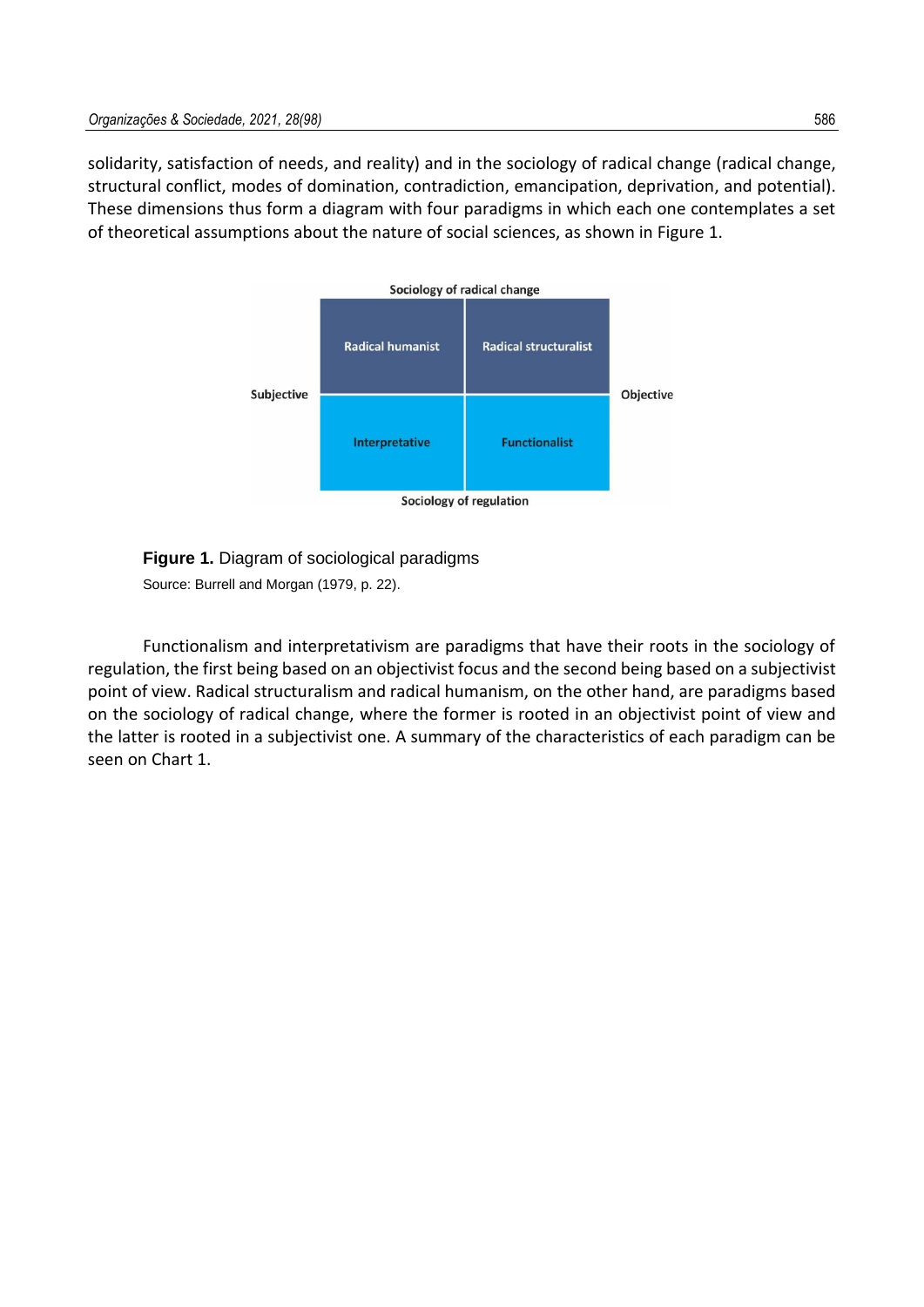#### Table 1

#### **Summary of the characteristics of Burrell and Morgan's paradigms**

| <b>Paradigms</b>             | <b>Assumptions</b><br>about the nature<br>of science | <b>Assumptions</b><br>about the nature<br>of society | <b>Emphasis</b>                                                                                | Lines of thought in<br>social sciences and<br>organizational studies                 |
|------------------------------|------------------------------------------------------|------------------------------------------------------|------------------------------------------------------------------------------------------------|--------------------------------------------------------------------------------------|
| <b>Functionalist</b>         | Objectivist                                          | Regulation                                           | To find solutions to<br>practical problems.                                                    | Classical administration,<br>bureaucracy, and<br>systems theory.                     |
| Interpretive                 | Subjectivist                                         | Regulation                                           | To comprehend the<br>fundamental nature of<br>the social world,<br>considering subjectivity.   | Phenomenology,<br>hermeneutics.<br>ethnomethodology, and<br>symbolic interactionism. |
| <b>Radical Structuralist</b> | Objectivist                                          | Radical Change                                       | Structural change in<br>society, focusing on the<br>analysis of power and<br>class structures. | Critical theories inspired<br>by Marxism and<br>structuralism.                       |
| Radical Humanist             | Subjectivist                                         | Radical Change                                       | Phenomena of<br>alienation and false<br>consciousness, seeking<br>human emancipation.          | Critical theories inspired<br>by anarchism, dialectics,<br>and psychosociology.      |

Source: Adapted from Burrell and Morgan (1979), Andion (2012), and Paes de Paula (2015).

Looking to establish a position for the field of social management, Cançado et al. (2013) tried to bring together the paradigms of Jones (1993) and Burrell and Morgan (1979), as shown in Figure 2.



**Figure 2.** Comparison between paradigms of Burrell and Morgan (1979) and Jones (1993) Source: Cançado et al. (2013, p. 81).

As can be observed in Figure 2, Cançado et al. (2013) distribute the three supposed paradigms of Jones (1993) within the quadrants of the diagram of Burrell and Morgan according to the converging characteristics of each paradigm. However, this attempt at approximation presents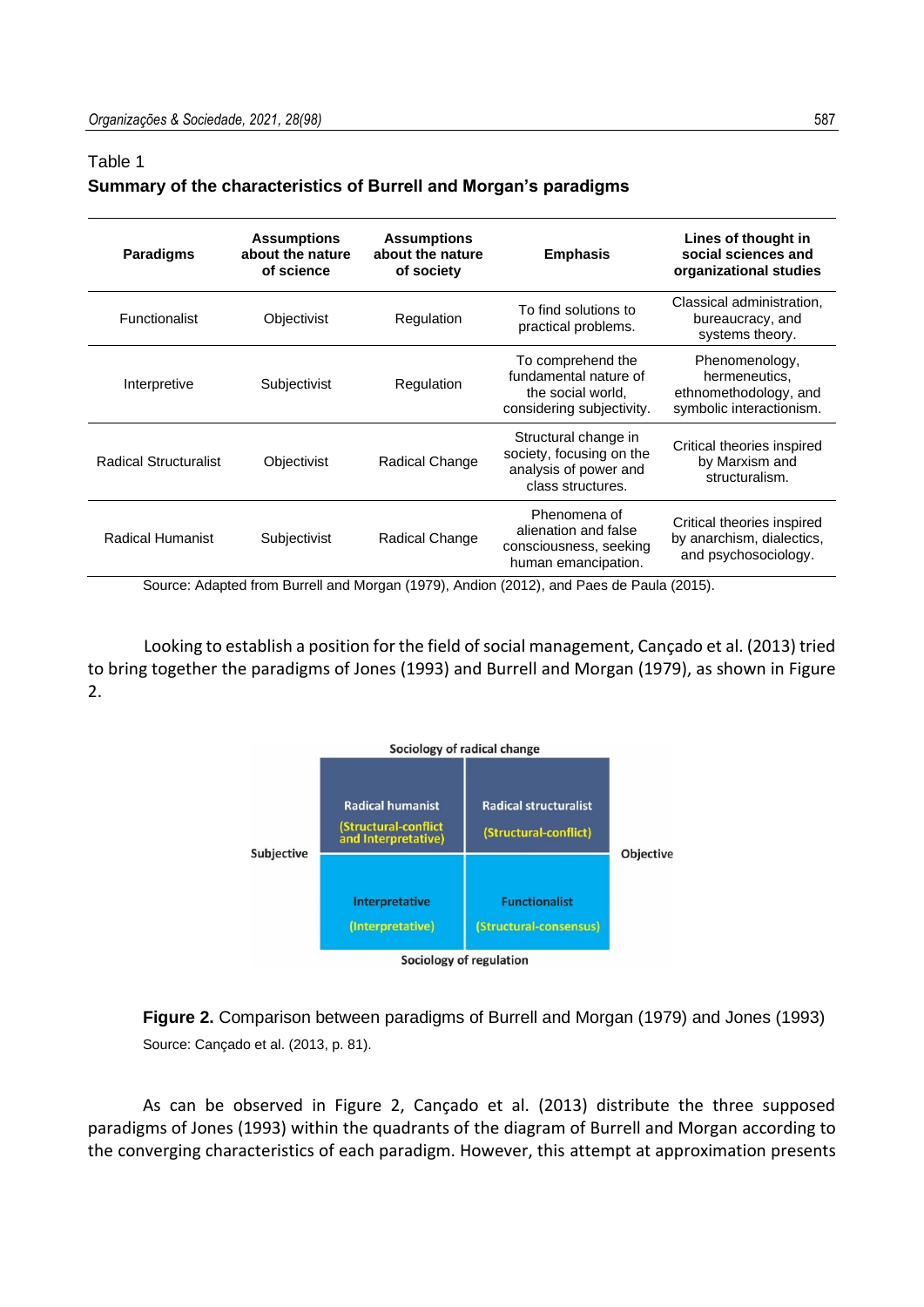some important inconsistencies. Firstly, Cançado et al. (2013) tried to circumvent the incommensurability defended by Kuhn (1962/1997) and maintained by Burrell and Morgan (1979). In the upper two quadrants of Figure 2, the authors simultaneously combined the structural-conflict paradigm with radical humanism and radical structuralism. Likewise, in the two quadrants on the left, they combined the interpretive paradigm with radical humanism and interpretativism. In addition, in the first quadrant, the authors combined Jones' structural-conflict and interpretive paradigms with Burrell and Morgan's radical humanism. It must be remembered that the Burrell and Morgan diagram is composed of rival and mutually exclusive paradigms. In this logic, there is no possibility of uniting paradigms and consensus is neither possible nor desirable (Paes de Paula, 2015). The authors themselves state in their work that incommensurability is defended as much from the perspective of Burrell and Morgan as from the perspective of Jones, and that the paradigms are mutually exclusive: "The paradigmatic incommensurability is emphasized in a very assertive way, that is, the paradigms do not communicate and the theories built inside one cannot be explained (and accepted) in another" (Cançado et al., 2013, p. 79, own translation). A little bit further on in the text, the authors try to justify bringing together the paradigms:

> One could get the impression, at first sight, that Radical Humanism would be the proof that paradigmatic incommensurability does not proceed, as the paradigm would be the "encounter" between the Structural Conflict and Interpretive paradigms. A more attentive examination shows that Radical Humanism has characteristics of the two paradigms, but also differences from them, in order to configure a new paradigm. (Cançado et al., 2013, p. 82, own translation).

The problem here is that in his book Jones (1993) did not deal with social science paradigms like Burrell and Morgan did, but instead discussed several theories and sociological approaches<sup>1</sup>, including the structural-consensus theory, the structural-conflict theory, and the interpretive sociological approach. The word "paradigm" does not even appear in the chapters devoted to discussing these theories and approaches<sup>2</sup>. Furthermore, Cançado et al. (2013) used the terms "paradigm" and "approach" alternately in reference to the theories discussed by Jones, which creates uncertainty as to what the authors understand by paradigm.

Considering the above, it is possible to agree that the humanist approach (and not the paradigm), for example, can make use of some assumptions of other approaches in building its identity. However, for this to happen, there must be a rupture in paradigmatic thinking and the search for new ways to legitimize epistemic positions. In this regard, Boullosa and Schommer (2010) believe that the search for relationships and limits between the fields of social management and public administration could yield good results, helping to structure social management in depth and "shake off the dust" from conceptual and paradigmatic moorings. However, the epistemic discussion in the field of public administration suffers from the same uncertainties and difficulties inherent to the paradigmatic mentality. Some examples of this are the works of Keinert (1994, 2000) and Andion (2012).

The book *Administração pública no Brasil: crises e mudanças de paradigmas*, by Keinert (2000), presents a historical review about the evolution of studies in the field of public administration in Brazil, characterizing its paradigms as a function of the concept of "public." In her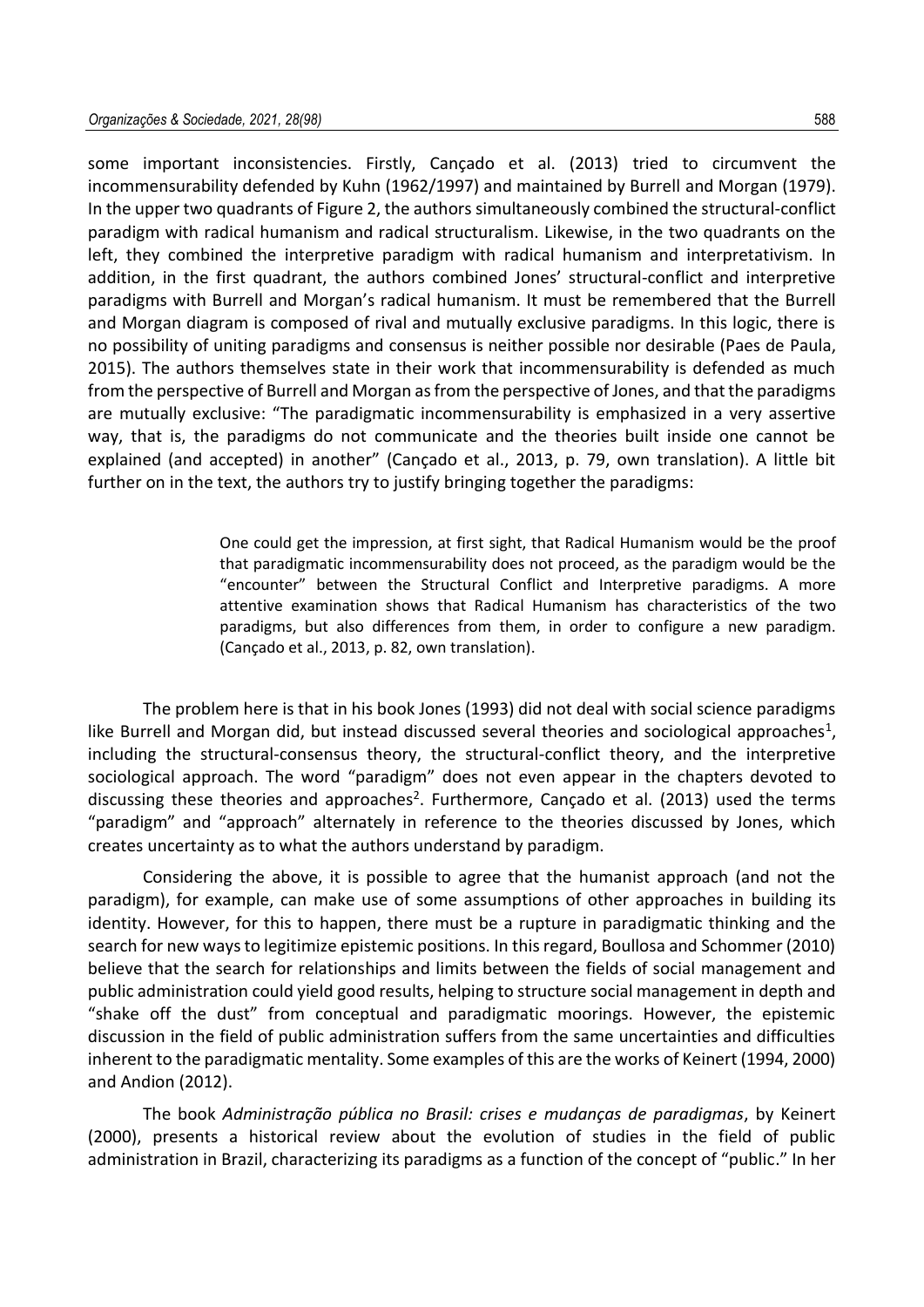analysis, the author states that until the 1970s, the territory explored (*locus*) for the field studies centered on "structuring the State," and the theoretical perspective adopted (*focus*) was basically linked to "administrative science." For Keinert, after the 1980s it was possible to advance with evidence of the existence of guiding paradigms of public administration studies in Brazil, which are: the paradigm of the "public as the state" or state-centered, which was predominant in the period from 1930 to 1979; and the paradigm of the "public as a public interest" or sociocentric paradigm, which became effective as of 1990. Keinert concludes her research by evidencing the advances in public administration studies in a brief comparison between the old and emerging paradigms. For the author, the first paradigm (state-centered) assumed the technical dimension, and the crisis that followed it emphasized only the political dimension. The emerging paradigm (sociocentric), on the other hand, seeks to create a synthesis between the technical and political. An important limitation of Keinert's (2000) study is that the author identified predominant approaches in studies of public administration in different periods, and not paradigms in Kuhnian terms, which was enough for the work to receive criticism.

Based on the criticism of Keinert's work, Andion (2012) also makes an analysis about the different theoretical lines of thinking that make up the field of public administration in Brazil in her article "*Por uma nova interpretação das mudanças de paradigma na administração pública.*" The author believes that Keinert did not delve into the concept of paradigm and at the same time dealt with the paradigmatic analysis of public administration in an isolated manner. In an attempt to overcome these limitations, Andion bases her analysis on Burrell and Morgan's (1979) diagram of sociological paradigms and on Kuhnian logic. This enabled her to infer that the functionalist paradigm predominates in the field of Brazilian public administration. Then Andion draws attention to the need to think about new paths, however her position presents an impasse: after describing Kuhn's (1962/1997) work, which proposes the incommensurability of paradigms, as "celebrated," and also stating that one of her objectives was to identify the paradigms in which the main lines of thinking in the field of public administration were anchored, the author suggests that public administration should be based on an epistemology that interrelates its constitutive dimensions and is inspired by critical and interpretive references promoting a dialogue between paradigms. As seen previously, this is not possible due to the incommensurability proposed by Kuhn (1962/1997) and which was maintained in the diagram of Burrell and Morgan (1979). As noted by Willmott (1993), the paradigms are not presented by Burrell and Morgan as a possible framework to evaluate "how" and "why" there are different forms of organizational analysis or even why these forms gravitate towards one or another of their polarized paradigms. However, the author strongly endorses restricting the analysis within the limits of four mutually exclusive views of the social world.

This uncertainty and difficulty in positioning the social management or public administration fields in the paradigmatic logic, as identified in the studies of Dowbor (2001), Fischer (2002), Fischer et al. (2006), Araújo (2012), Cançado et al. (2013), Boullosa and Schommer (2010), Keinert (1994, 2000), and Andion (2012), reinforces the thought that this logic is not suitable for social sciences and organizational studies (Paes de Paula, 2016).

In light of this difficulty, in a more recent study, Cançado et al. (2016) asked the following question: "will social management become a paradigm or does its complexity not fit into this structure?" (p. 72, own translation). From what has been discussed so far, it is possible to say that social management does not fit into this structure due to its complexity, because as noted by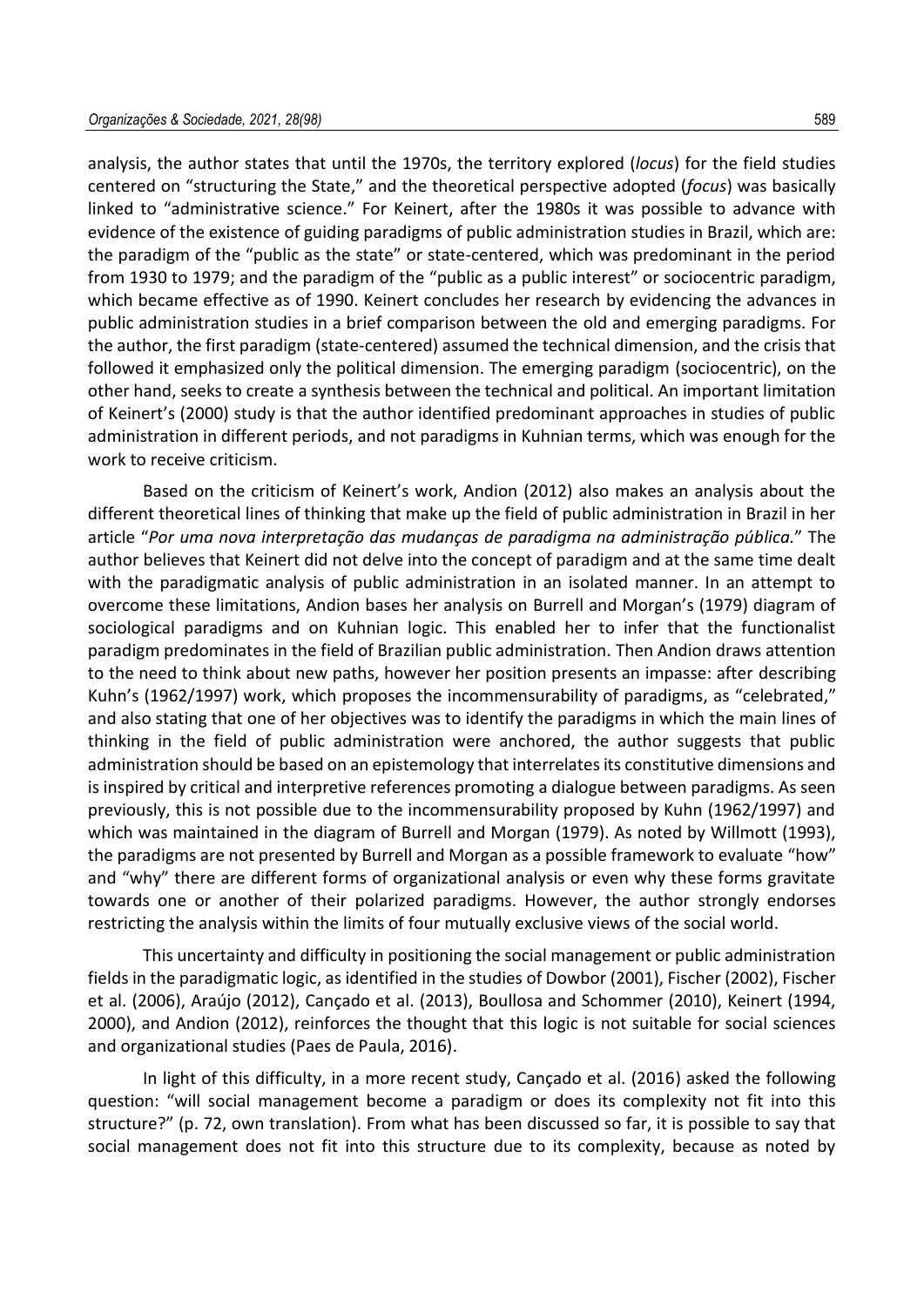Barbosa, Santos, Matos, and Almeida (2013), if on the one hand the paradigmatic mentality guides the production of knowledge in a certain scientific community, on the other hand, it produces negative effects, such as the imposition of cognitive limits for researchers and for scientific production, always keeping them within certain paradigmatic boundaries.

The idea of breaking down these boundaries has accompanied several researchers in the field of organizational studies who, since the end of the 1970s, have promoted heated debates that have resulted in an unconcluded "paradigm war" between isolationists, integrationists, and pluralists. Researchers who are guided by an isolationist perspective (e.g. Burrell, 1996; Burrell & Morgan, 1979; Jackson & Carter, 1991, 1993; Scherer, 1998; Tadajewski, 2009) defend the legitimacy of different research paradigms within organizational studies and the incommensurability thesis as a way of preserving and perpetuating their specific scientific practices, as protection against the functionalist hegemony and the synthesis of paradigms. In contrast, integrationists (e.g. Donaldson, 1985, 1988; Pfeffer, 1982, 1993) deny the incommensurability thesis and believe in the synthesis or integration of paradigms based on functionalism as the dominant paradigm and they tend to see the diversity of research paradigms as the sign of a lack of scientific maturity. Lastly, pluralists (e.g. Gioia & Pitre, 1990; Hassard, 1988, 1991; Lewis & Grimes, 1999; McKelvey, 2003; McKinley & Mone, 1998; Reed, 1985; Schultz & Hatch, 1996) defend a multiparadigmatic strategy that would be an intermediate position between the dogmatism of isolationists and the relativism of integrativists, accepting the incommensurability thesis while believing in the possibility of interaction (and not integration) between paradigms, simultaneously recognizing the contrasts and possible connections between them.

Despite the efforts of these researchers, the paradigm war has proved to be barren, as inherent problems in each of these perspectives still persist. For isolationists, paradigms are understood and adopted in a procrustian way, whereby complex and diverse notions are forced into an artificial and inadequate unit (Greenfield, 1991). The integrationists defend, although there is no common ground for comparisons, the development of a mutual understanding between paradigms, integrating them into the dominant paradigm. However, in reality, when a paradigm dominated a field of research, what was seen was the marginalization of other perspectives, rather than the ideal of mutual integration (Wang & Segal, 2014). In addition, as observed by Schultz and Hatch (1996) and Wang and Segal (2014), the research developed based on the integrationist perspective, often bases its arguments on abstractions of different paradigms without considering and understanding their ontologies and epistemologies, producing research results that are not very relevant or even misleading. Pluralists have also not achieved the expected success, since their discussions have moved much more towards a pairing of rival paradigms, than interaction or reconciliation of paradigms. Romani, Primecz, and Topçu (2011) and Wang and Segal (2014), for example, believe that the present multi-paradigmatic strategies and proposals are conceptually and methodologically vague, due to the limited understanding of the terms "paradigm" and "incommensurability." This means that multi-paradigmatic research has not overcome the idea of mutually exclusive paradigms (Paes de Paula, 2015; Parker & McHugh, 1991; Romani et al., 2011; Wang & Segal, 2014). What actually happens is that for those who are not comfortable with the uncompromising character of mutual exclusivity, the idea of taking the diagram of paradigms as a heuristic device that circumvents the incommensurability is certainly attractive (Willmott, 1993). However, as mentioned by Wang and Segal (2014), denying the incommensurability is not enough to refute it.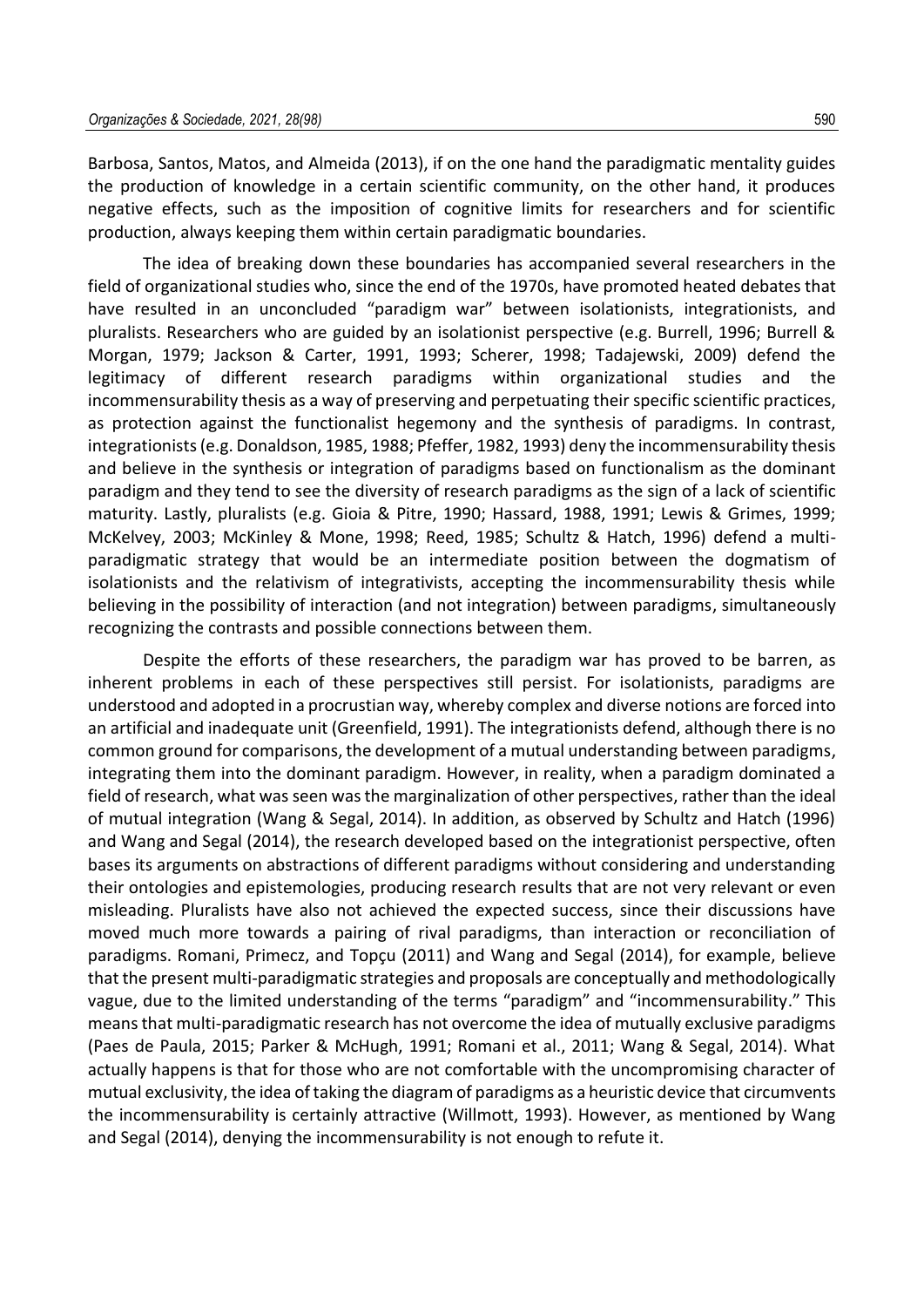Everything that has been presented so far demonstrates that incommensurable paradigms are not the best way to legitimize the epistemic position of social management, since it is a complex interdisciplinary field whose praxiological and epistemological dimensions are hybrid (Fischer & Melo, 2003; Justen et al., 2014). Therefore, it is necessary to discuss a new path in order to overcome the inherent provincialism of the paradigmatic mentality and establish that there are other forms of science besides the monological ones (Paes de Paula, 2014, 2015, 2016).

## **Epistemology beyond paradigms**

Aiming to overcome the paradigmatic mentality, Paes de Paula (2015) proposed an alternative to the diagram of sociological paradigms of Burrell and Morgan. The author sought in Jürgen Habermas, more specifically in the book *Knowledge and Human Interests* of 1968, the parameters to explain how knowledge develops in the social sciences and in organizational studies. According to Habermas (1968/2014), knowledge is developed through the articulation between three cognitive interests: technical interest (empirical-analytical sciences), practical interest (historical-hermeneutical sciences), and emancipatory interest (critical sciences). Unlike the Kuhnian logic that establishes boundaries for the development of knowledge, for Habermas, the dialogue between cognitive interests is what makes up the unit of knowledge, that is, researchers must address these interests jointly. Thus, Paes de Paula (2015) presents the circle of epistemic matrices (Figure 3), which, unlike the diagram of sociological paradigms formed of quadrants of impenetrable boundaries, seeks to promote the conciliation between cognitive interests.





The circle of epistemic matrices is composed of empirical-analytical, hermeneutical, and critical matrices. According to Paes de Paula (2015), the matrices have the following characteristics:

• The **empirical-analytical** matrix is characterized by its alignment with positive philosophy, the use of formal logic, and a preference for technical interest. Its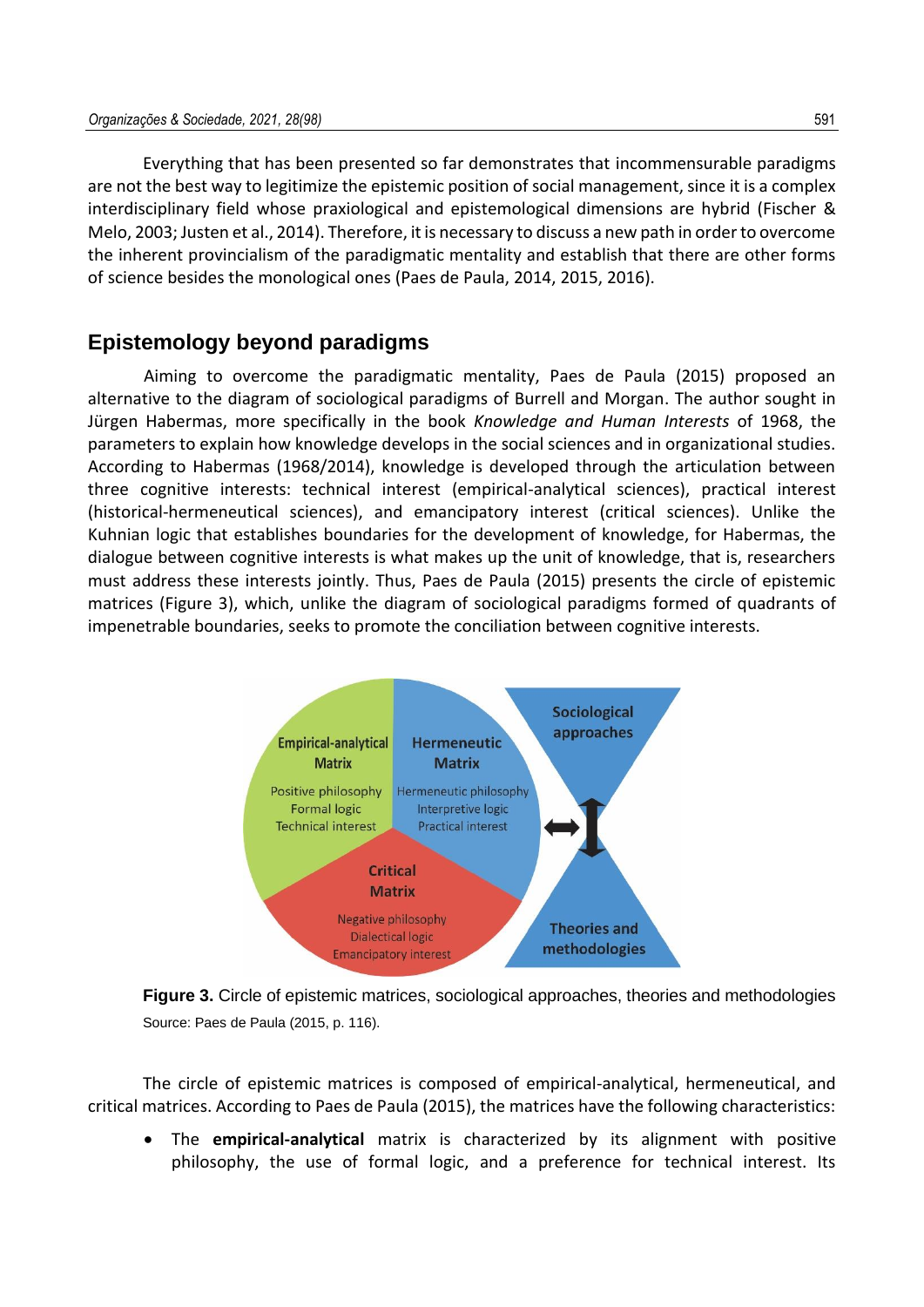epistemology derives, in large part, from the positivist sociological movement, which is marked by empiricism and formalism, emphasizing causal explanations and axiological neutrality, which leaves room for technical interest and instrumentality.

- The **hermeneutic matrix** is characterized by its alignment with hermeneutic philosophy, the use of interpretive logic, and a preference for practical interest. Its epistemology derives from sociological movements of a hermeneutic nature and its philosophy gives rise to a hermeneutic science, which is mediated by interpretative logic.
- The **critical matrix** is characterized by its alignment with negative philosophy, the use of dialectical logic, and a preference for emancipatory interest. Negative philosophy is exactly the opposite of positive philosophy, since it does not seek to achieve maximum rigor in the sense of propositions using formal logic, but rather to achieve the content of propositions using dialectical logic.

According to Paes de Paula (2015), the circle of epistemic matrices is the *locus* that guides the sociological approaches and in which epistemic matrices represent points of reference. In this sense, these matrices should not be taken as instances that imprison sociological approaches, but as constituent parts of an integrated whole in the production of knowledge:

> Knowledge in the social sciences and in organizational studies does not develop due to paradigmatic rivalries, incommensurability, and scientific revolutions, but because in the investigation of social phenomena, **cognitive incompleteness** occurs that leads researchers to seek other theories, methodologies, sociological approaches, or even other epistemic matrices. (Paes de Paula, 2016, p. 38, own translation)

Thus, the author replaces incommensurability with cognitive incompleteness, and scientific revolutions with epistemic reconstructions. Unlike the rigidity imposed in the diagram of sociological paradigms of Burrell and Morgan (1979) and in Kuhnian logic, in the circle of epistemic matrices it is possible the transit between different sociological approaches.

In her research, Paes de Paula (2015) identified six sociological approaches commonly referenced in the area of organizational studies: functionalist, interpretive, humanist, structuralist, post-structuralist, and critical realist. The author emphasizes that the delimitation of these approaches does not mean that there are no others. On the contrary, there are no limits on the number of systems of knowledge production. Among the approaches identified, Paes de Paula found that some are pure and others hybrid.

**Pure sociological approaches** are situated in only one of the matrices: this is the case of the functionalist (empirical-analytical matrix), of the interpretative (hermeneutical matrix), and of the humanist (critical matrix) approaches.

Functionalism is a sociological approach associated with the work of French sociologist Émile Durkheim. In his book *Les règles de la méthode sociologique*, Durkheim sought to consolidate sociology as a science demarcating a sociological method adapted to the particular nature of social phenomena. Its sociological conception was structured under the influence of Auguste Comte's positive philosophy, with the main characteristic of observing social facts based on rigid and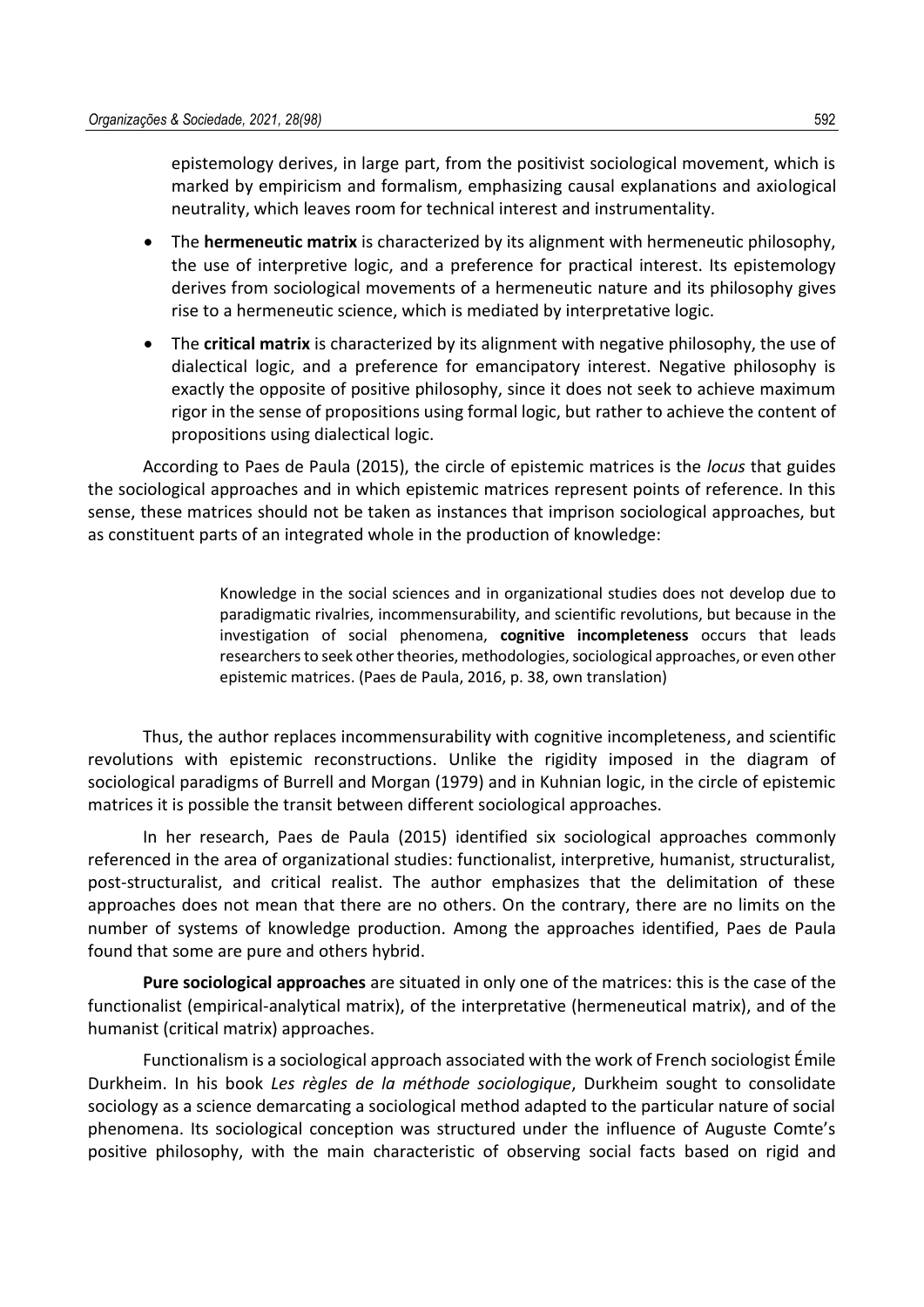objective methods (Durkheim, 1895/2007). Functionalist sociology imposes the adoption of a rigorous and systematic methodological posture for the elucidation of social phenomena using empirical-analytical methods practiced by scholars of the natural sciences, mainly physics and biology (Cabral, 2004). The adaptation of the positive model of the natural sciences to sociology is evident in Durkheim's work "insofar as he used an analogy to compare society to an organism, whose parts should function in harmony, showing 'objectivity' and positivist 'goodwill'" (Paes de Paula, 2015, pp. 143-144, own translation).

Interpretativism is an approach that has two more frequent epistemological variants: hermeneutics and social constructionism (Castañon, 2004; Woolfolk, 1992). According to Gergen (1985), social constructionists are concerned with apprehending the processes by which people explain, understand, and describe the world they live in, including themselves. In this way, the constructionist approach seeks to overcome the epistemological dichotomy between realism and subjectivism constructed by positivist and idealistic researchers (Brito, Silva, & Muniz, 2010; Marra & Brito, 2011). With regard to hermeneutics, according to Gadamer (1960/1997), its purpose is to search everywhere for the experience of truth, going beyond the control field of scientific methodology, and, at the same time, to inquire about its own legitimation, wherever it is found. According to Woolfolk (1992), the essence of social science lies in the comprehensive interpretative analysis of action (praxis) or human behavior, which must do more than simply map the causal relations between human actions. In this sense, meaning is not only discovered, but also negotiated between social actors and researchers in the act of interpretation (Marra & Brito, 2011).

Humanism is a subjectivist-objectivist sociological approach, in which reality is observed through human and social action, with man himself being the transformer of this reality (Paes de Paula, 2015). For humanists, the human being we study is a living entity that thinks, acts, and changes, and therefore "subjectivity and intersubjectivity are integral parts of the real and the objective with regard to people" (Lapierre, 2005, p. 110, own translation). They consider man to be a self-determined, self-conscious, autonomous subject, endowed with historicity and naturalness, who is able to reflect on his reality and make choices (Leitão & Lameira, 2005; Paes de Paula, Albuquerque, Barreto, & Klechen, 2010). From a humanistic perspective, life's questions cannot be understood through prefabricated answers, since man is not just a means to reach an objective, but also an active being who carries within himself his own purpose, not only individual, but of participation in history (Aktouf, 2001). Humanist scholars are interested in discussing the issues of humanity in multiple aspects, whether physical, moral, psychic, affective, sexual, intellectual, social, political, cultural, aesthetic, religious, professional, scientific, or economic (Bittar, 2016).

The dynamics between functionalist, interpretive, and humanistic approaches can be better observed in Figure 4.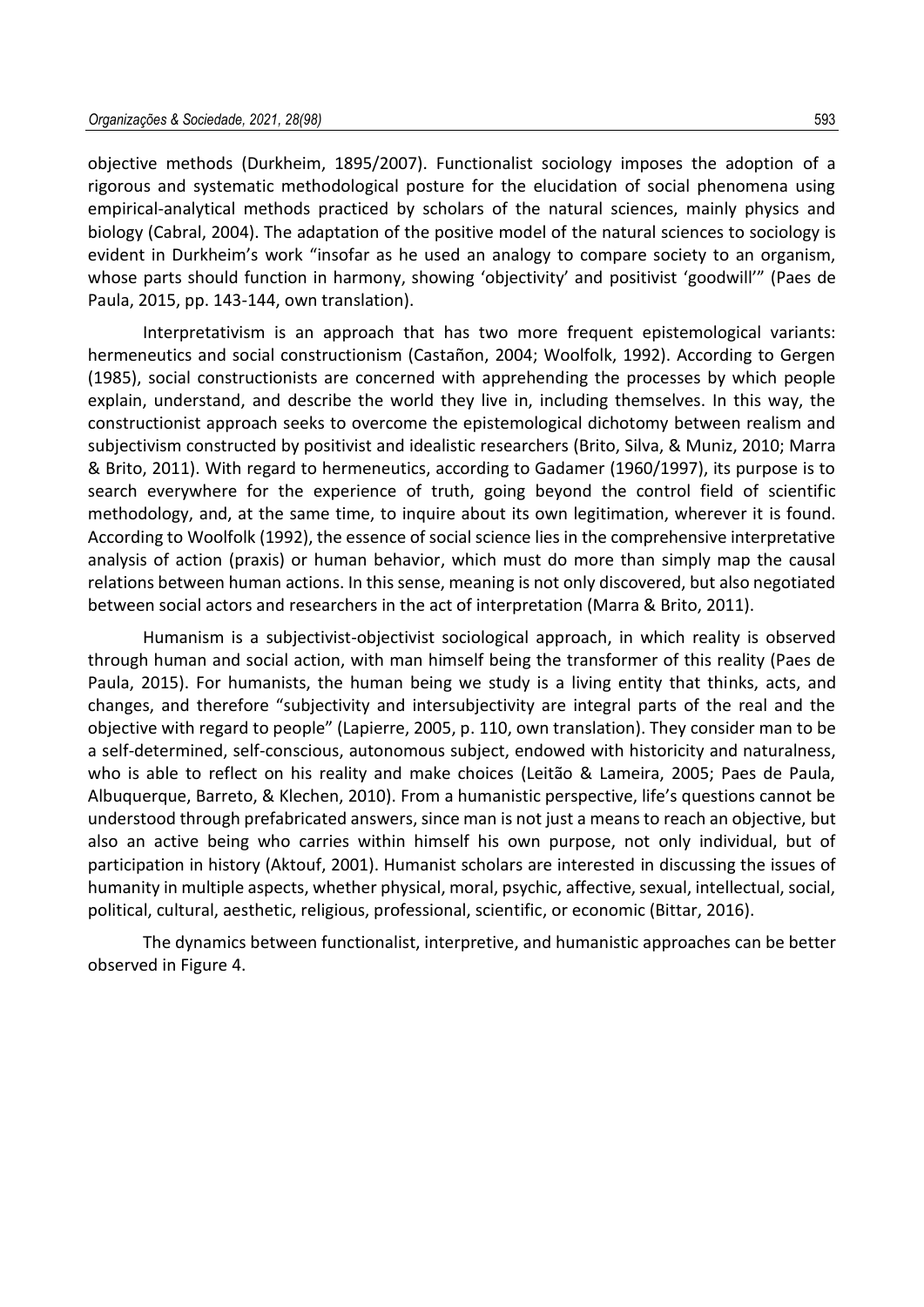

**Figure 4.** Dynamics of functionalist, interpretive, and humanistic approaches Source: Paes de Paula (2015, p. 177).

According to Paes de Paula (2015), pure sociological approaches approach the boundaries of other epistemic matrices, making embryonic epistemic reconstructions that seek to overcome cognitive limitations and develop knowledge. The functionalist approach seeks to achieve practical interest, generating theories and methodologies that are on the boundary with the hermeneutic matrix. The interpretative approach, on the other hand, moves from phenomenology and linguistics towards theories and methodologies belonging to hermeneutics, and, as it approaches it, it borders the critical matrix, since it includes emancipatory interest. Lastly, the humanist approach has the challenge of transcending its theoretical limits and includes technical interest in its theories and methodologies, moving towards the boundary of the empirical-analytical matrix. For the author, the transit of these theories and methodologies can also lead to advanced epistemic reconstructions that give rise to hybrid sociological approaches.

**Hybrid sociological approaches** are those that have the property of transiting between epistemic matrices and combining them. This is the case of the structuralist (empirical-analytical matrix and hermeneutical matrix), the post-structuralist (hermeneutical matrix and critical matrix), and the critical realist (empirical-analytical matrix, hermeneutical matrix, and critical matrix) approaches. As shown in Figure 5, hybrid approaches are located at the intersection between pure sociological approaches.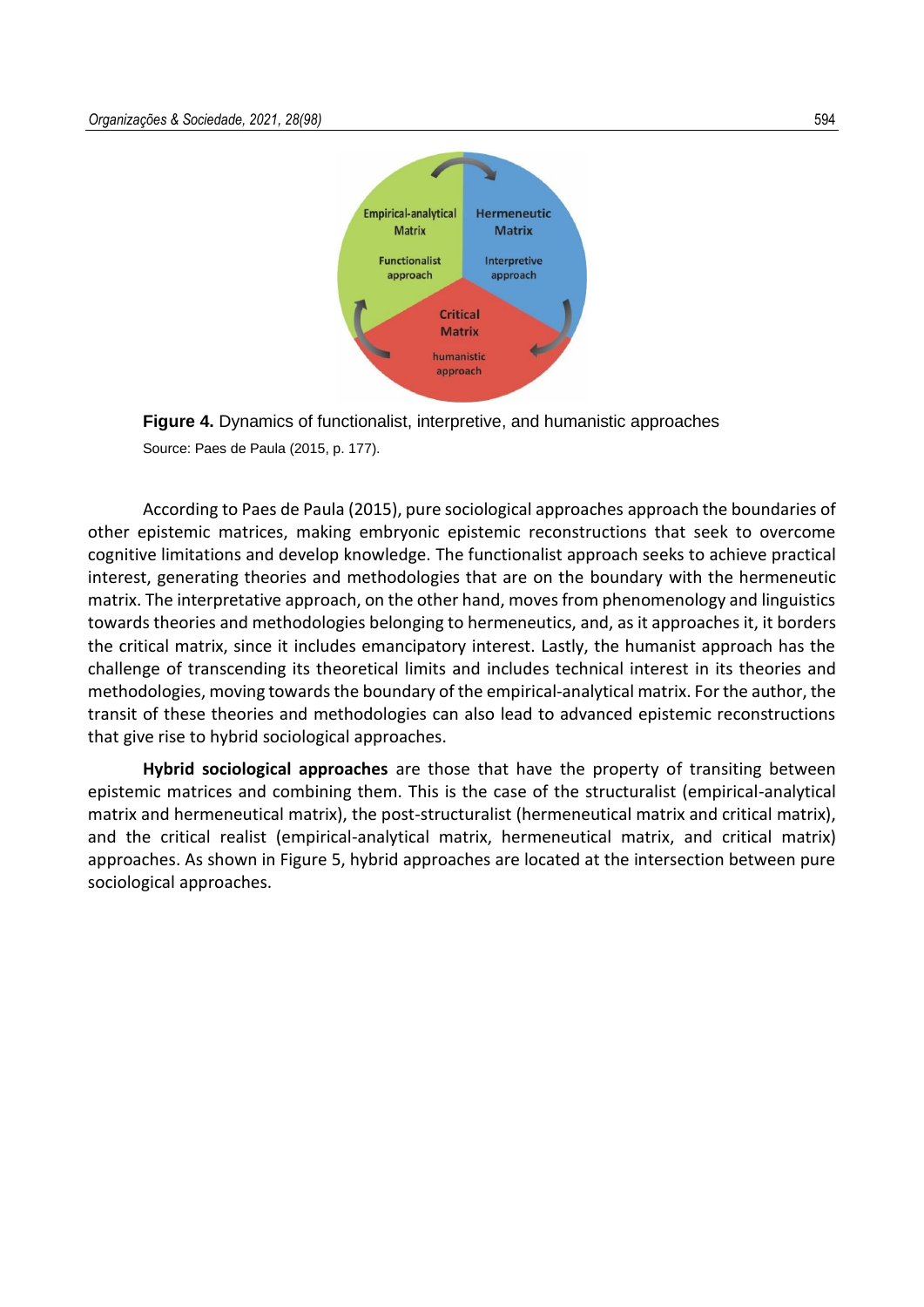

**Figure 5.** Hybrid sociological approaches Source: Paes de Paula (2015, p. 178).

The structuralist approach is a theoretical construction initiated by the ethnologist Claude Lévi-Strauss based on field research that sought to reconcile theory with practice, distancing itself from speculative reasoning, that is, "something other than the simple description of the immediate empirical, which did not slip into daydreaming, into pure abstraction" (Thiry-Cherques, 2006, p. 140, own translation). Structuralism considers phenomena or elements with reference to a totality, that is, to the relationships of the parts in the constitution of the interdependent whole, excluding the sets whose elements are related by mere juxtaposition or those existing independently of a structure (Motta, 1970). For Thiry-Cherques, the central idea of structuralism is that the structure (set of relations) is the determinant in the explanation of the objects, distinguishing itself from historicism, logical positivism, and phenomenology, and moving away from the idea that knowledge can only be obtained through conceptual clarification. According to Paes de Paula (2015), structuralism claims scientific status for the social sciences in the midst of the expansion of subjectivist approaches in the face of the monopoly of positivist methods.

The post-structuralist approach, also discussed in the literature based on the terms "neostructuralism" and "super-structuralism," is a movement of complex interdisciplinary thinking that embodies different forms of practice (Peters, 2000). According to Mendes (2015), post-structuralism differs from structuralism by adopting an anti-foundationalist and deconstructionist position, besides questioning the rationalism and realism that structuralism had retaken from positivism. For this author, post-structuralists understand "the entire effort of conceptual delimitation as something always fated to incompleteness, since the search for objective interpretations only leads us to generate other interpretations" (Mendes, 2015, p. 51, own translation). Thus, "poststructuralism cannot simply be reduced to a set of shared assumptions, to a method, to a theory, or even to a school" (Peters, 2000, p. 29, own translation), since it is a web formed of different lines of thinking.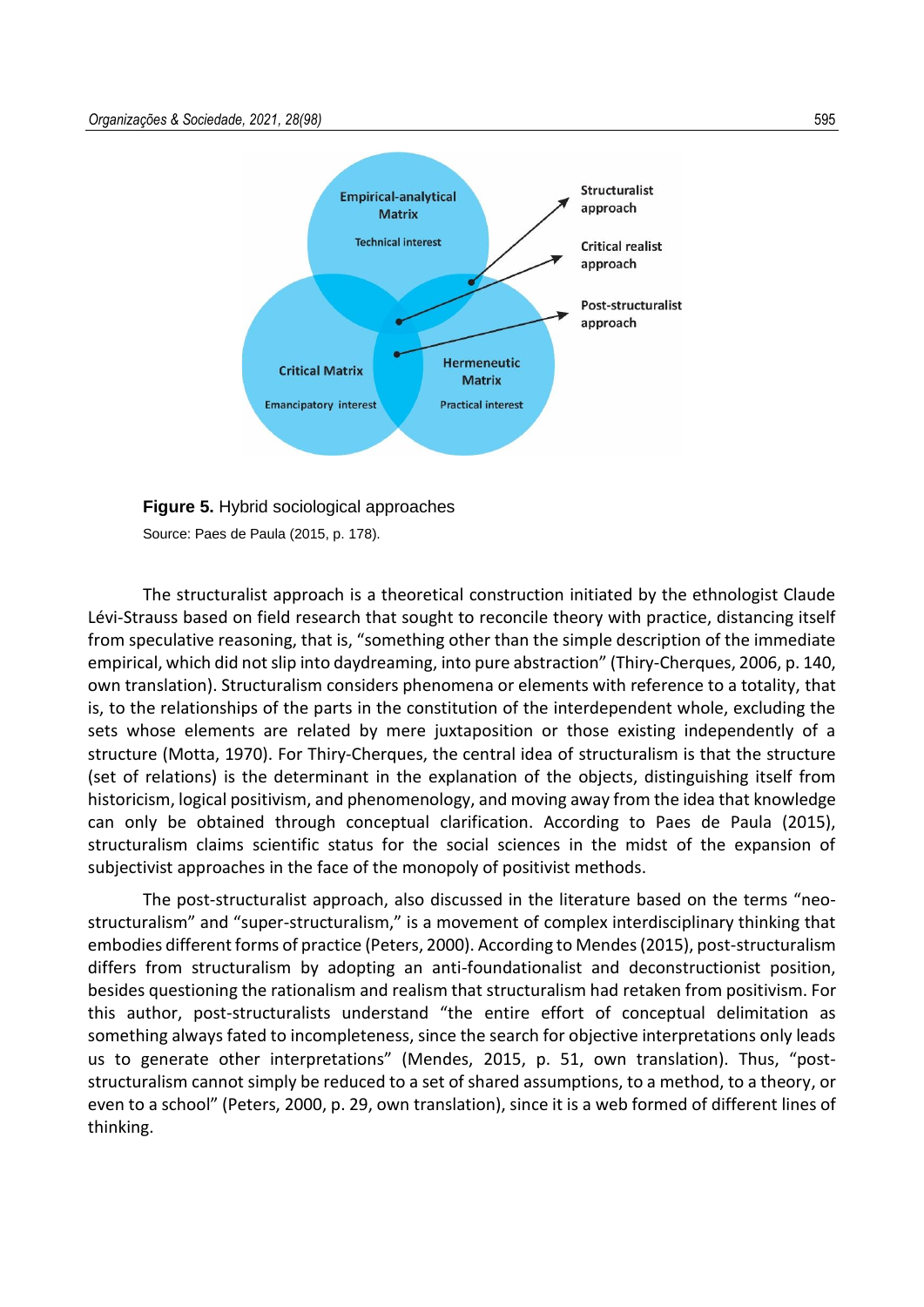The critical realistic approach arose from a growing dissatisfaction with the limitations of the post-structuralist epistemology and social constructionism, especially with regard to the anti-realist position (Reed, 2005). Unlike other forms of naive or empirical realism, critical realists accept that there is no neutrality in observation, description, interpretation, explanation, or theorization (Fleetwood, 2005). According to Reed, all theoretical descriptions, explanations, and evaluations are based on the generation of knowledge and the diffusion of processes, which are located temporally and spatially in historical and social configurations, making them fallible and liable to contestation and review. Although critical realists claim that there is more to the world than discourse, they do not suggest that discourse is irrelevant – they just do not believe that language is accurate for describing reality (Fleetwood, 2005). Thus, critical realism is committed to a causal-explanatory mode of inference, whose objective is to explain, and not to predict, describe, or deconstruct social behavior (Reed, 2005).

### **Epistemology beyond paradigms**

Based on the analysis of some works, it was possible to confirm that social management does not fit into the structure of mutually exclusive paradigms, and that epistemic reconstructions represent a viable alternative for the epistemological debate that goes beyond paradigmatic boundaries. Figure 6 illustrates the transit of studies in the field of social management through several sociological approaches within the circle of epistemic matrices.





For Tenório (1998), the epistemological foundation of social management seeks to reconstruct knowledge through social production and not as a result of omniscient knowledge. For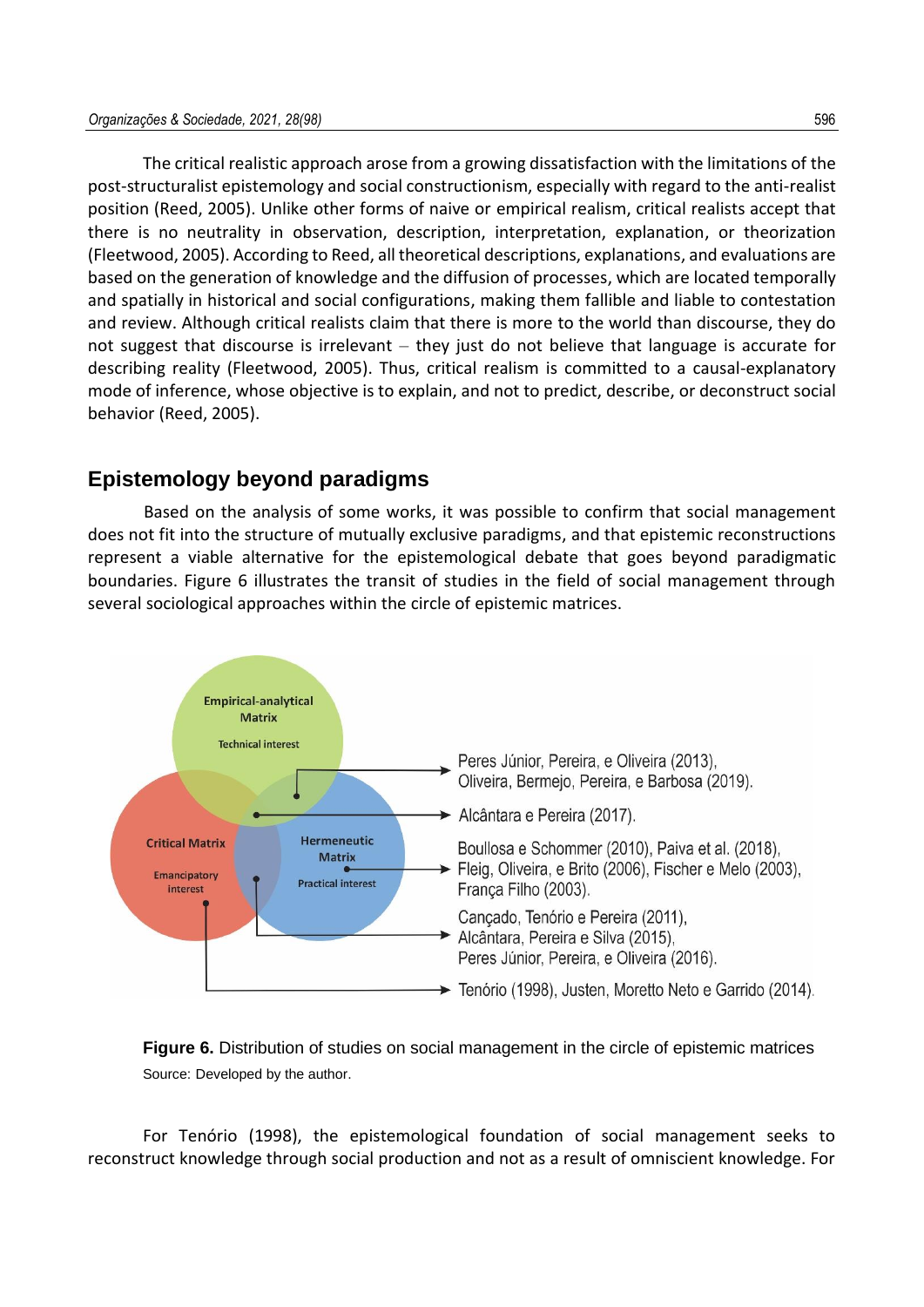the author, its epistemological basis must be intersubjectivity, dialogicity, and the confrontation between critical theory and traditional theory, which reveals a humanist approach (critical matrix).

Cançado et al. (2011) discuss the possibilities of the field of social management through incompleteness, dialogicity, and emancipation, in addition to framing the theoretical construction of social management as a Weberian ideal type. This reveals the transit between the hermeneutic and critical matrices, drawing closer to a post-structuralist approach (critical and hermeneutic matrices).

Boullosa and Schommer (2010) seek to analyze the nature of the concept of social management and the effective praxis of its actors in order to identify new possibilities for investigation as a field of innovative practices and knowledge. The practical interest of the study brings it closer to the interpretative approach (hermeneutic matrix).

Similarly, Paiva et al. (2018) discussed the contributions of the theories of practice to social management studies. The authors proposed an understanding of social management practices and an understanding of social management as a practice, that is, as an activity shared by the subjects involved (practitioners), which articulates different practices and praxis (reflective activity). This approach conducted under practical philosophy has greater proximity to the hermeneutic matrix.

Fleig, Oliveira, and Brito (2006) also used the interpretative approach (hermeneutic matrix) as a theoretical-methodological perspective when discussing the management of nongovernmental organizations (NGOs) from the perspective of social movements and their role in consolidating democracy.

Peres Júnior, Pereira, and Oliveira (2013) proposed to indicate a new theoretical path for the analysis of social management based on Anthony Giddens's structuration theory, configuring a structuralist approach (empirical-analytical and hermeneutic matrices). However, in a later study, Peres Júnior, Pereira, and Oliveira (2016) sought to demonstrate the applicability of Giddens's double hermeneutics aligned with the second epistemological rupture from the science of Boaventura de Sousa Santos in the research on social management. Through empirical evidence, the authors sought to contribute to the deepening of debates on the relationships between scientific knowledge and common sense, mainly showing the emancipatory aspect that the phenomenon involves, which demonstrates the alignment with the post-structuralist approach (critical and hermeneutic matrices).

Oliveira, Bermejo, Pereira, and Barbosa (2019) tested the sentiment analysis method applied to social management through data mining on social media about topics related to public administration. The data analysis was conducted based on natural language processing in order to generate knowledge that would enable the incorporation of the opinion of civil society in political decisions of the State. The way in which the authors conducted the research based on technical and practical interests reveals an approximation with the structuralist approach (empirical-analytical and hermeneutic matrices).

Fischer and Melo (2003) provided a reflection on interorganizations oriented toward social development, aiming to contribute to the formulation of guidelines and programs for the qualification of social managers, characterizing a study with an interpretative approach (hermeneutic matrix).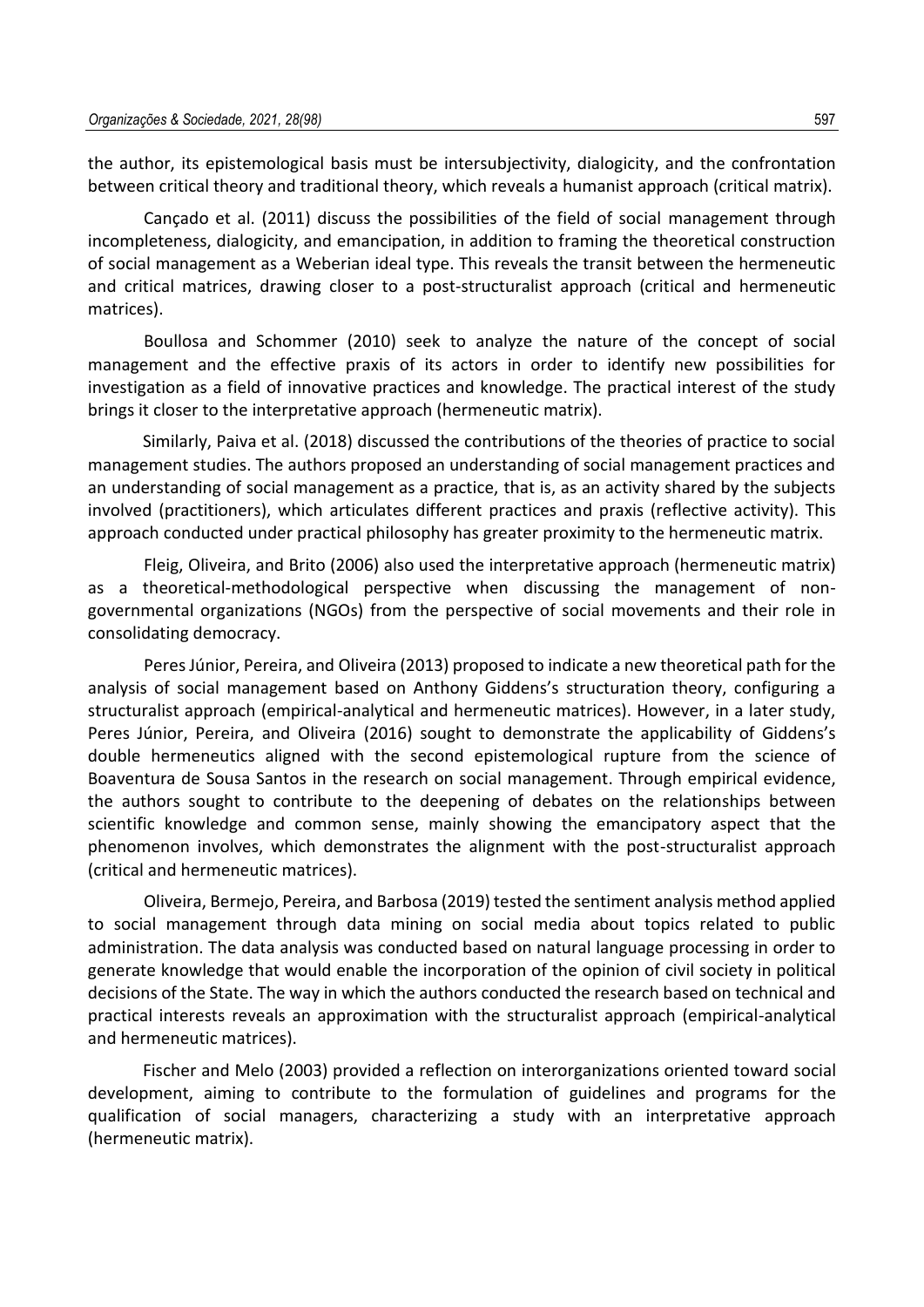França Filho (2003) provides a reflection on the idea of social management with the aim of suggesting a definition that is able to encompass the diversity of practices that can be grouped around this notion, thus also constituting an interpretative approach (hermeneutic matrix).

Justen et al. (2014) provide an epistemological reflection in order to contribute to social management not falling into the pathology of double consciousness idealized by Du Bois, that is, a form of management that is credited as normatively emancipatory, but that represents, in the materiality of life, in a contradictory manner, the continuity of an oppressive social reality. This reveals a humanist approach (critical matrix).

Alcântara et al. (2015) performed theoretical-conceptual approximations and delimitations between social management and public governance seeking in Alberto Guerreiro Ramos's sociological reduction a critical filter that would allow for the theoretical-conceptual articulation without transposing or distorting these concepts – which have different epistemological matrices. The way in which these themes were treated in the study reveals a critical and interpretive humanistic approach (critical and hermeneutical matrices).

Alcântara and Pereira (2017) sought to advance in the socio-epistemological construction of social management by proposing an analysis of the interrelations and tensions between world-oflife and system in the light of Jürgen Habermas. The authors propose that the *locus* of social management should be understood based on the intersubjective processes between the world-oflife and the system, as a way to overcome the dichotomous understanding that epistemologically and socially situates management at exclusionary poles, seeking more coherent, critical-reflexive, and fallible diagnostics of the instrumental and emancipatory forces present in everyday life that are intersubjectively shared. This reveals an approximation with the critical realistic approach (empirical-analytical, hermeneutic, and critical matrices). In addition, the authors themselves recognize that understanding the *locus* of social management requires epistemic reconstructions and articulations between cognitive interests, which is not possible through incommensurable paradigms.

Based on this brief analysis, it was possible to see that the epistemological debate in the field of social management passes through several sociological approaches, especially in the hermeneutic and critical matrices, indicating that the researchers are guided mainly by practical and emancipatory interests. These studies focus as much on pure sociological approaches (humanistic and interpretive) as hybrid ones (structuralist and post-structuralist), which are advanced epistemic reconstructions that definitely do not fit within the paradigmatic boundaries.

#### **Final considerations**

The objective of this theoretical essay was to propose a new path for the epistemological debate in the field of social management that goes beyond the paradigmatic boundaries. For this purpose, a counterpoint was presented between models based on the thesis of incommensurability by Thomas Kuhn – such as the diagram of the sociological paradigms of Gibson Burrell and Gareth Morgan – and an alternative proposed by Paes de Paula (2015, 2016) to break with the paradigmatic mentality: the circle of epistemic matrices.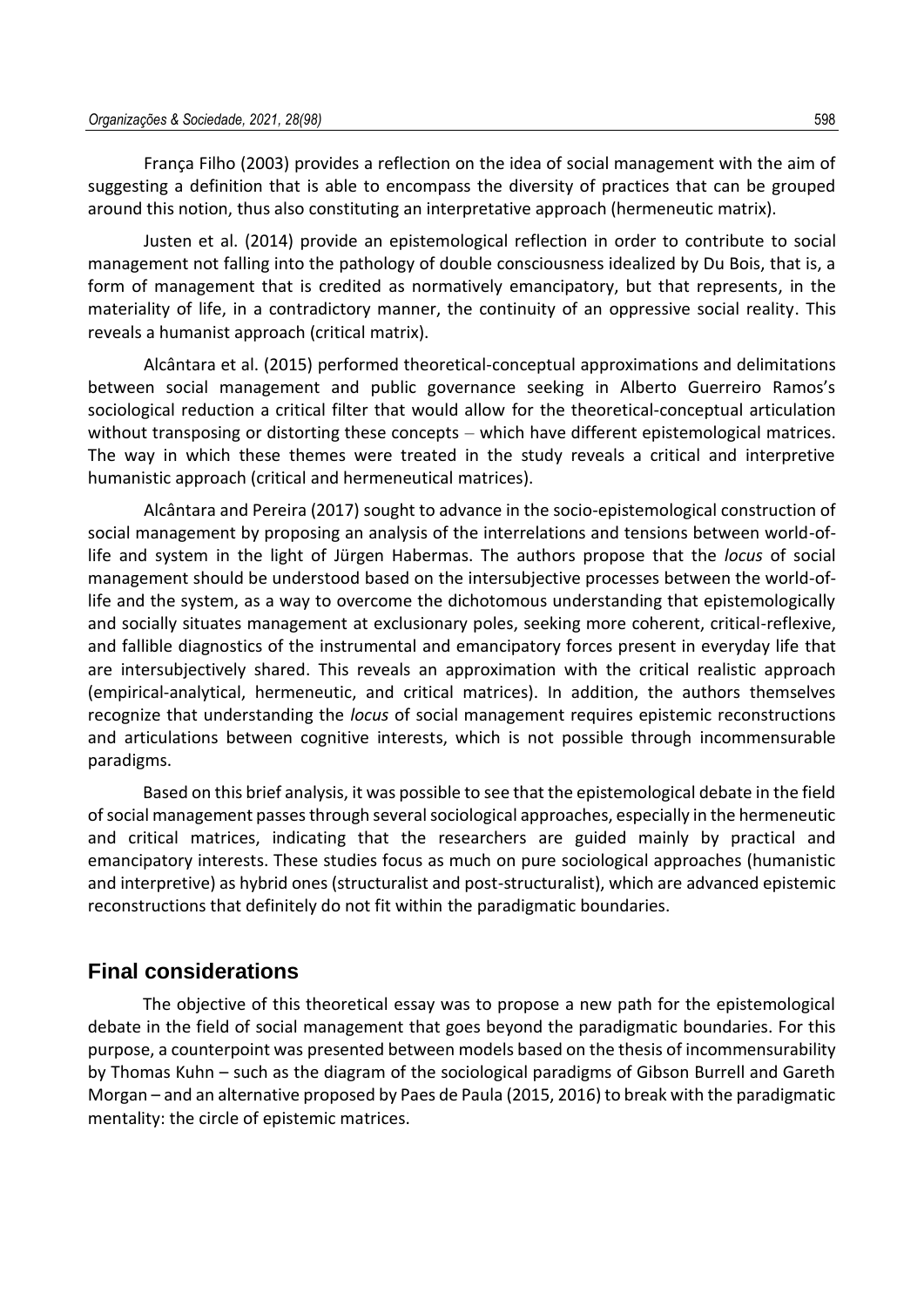The study demonstrated that, as occurs in the field of public administration, several authors face difficulties and uncertainties in framing social management within the paradigmatic logic, which reinforces the idea that this logic is not suitable for organizational studies. Specifically in the field of social management, models based on incommensurable paradigms are not adequate to legitimize its epistemic positions due to the complexity, plurality, and hybridism of their praxiological and epistemological dimensions. This was confirmed through the identification of multiple sociological approaches adopted in field studies.

In this sense, the circle of epistemic matrices proved to be more appropriate, because instead of imposing the choice of a static quadrant, the circle is an open and dynamic proposal that allows a dialogue between different sociological approaches, enabling transit between epistemic matrices. It is a new theory of knowledge development that replaces incommensurability with cognitive incompleteness and scientific revolutions with epistemic reconstructions, allowing for the creation of hybrid sociological approaches that can overcome that incompleteness. In this way, the circle breaks away from the paradigmatic mentality inspired by the thesis of Kuhnian incommensurability. It is worth noting that the circle of epistemic matrices does not eliminate the conflicts between groups that are guided by different approaches, but its way of seeing the world can mitigate clashes influenced by the political nature of intellectual activity. This is fundamental to the development of new ways of doing science. The difference between the two proposals is that while the paradigmatic model is static, monological, exclusive, and emphasizes divergences, the circle of epistemic matrices is dynamic, dialogical, inclusive, and emphasizes convergences.

It is important to highlight that the diagram of sociological paradigms of Burrell and Morgan was very significant, in the sense of legitimizing other ways of seeing the world besides functionalism. However, breaking away from the paradigmatic mentality is essential for the advancement of organizational studies. This is why researchers in the field must propose new ways of building bridges between approaches to and visions of the object of research, especially organizations and society.

Finally, it is unequivocal to affirm that a complex and comprehensive field such as social management does not fit into impenetrable boundaries of immeasurable paradigms. Considering that social management researchers have been confronting mainstream skeptics for decades, perhaps the time has come to abandon their epistemological patterns, otherwise everyone will have to continue submitting, as Cançado et al. (2015) would say, to "The Bed of Procrustes"<sup>3</sup> .

### **References**

- Aktouf, O. (2001). Administração e teorias das organizações contemporâneas: rumo a um humanismo radical crítico? *Organizações & Sociedade*, *8*(21), 13-33. doi:10.1590/S1984- 92302001000200001
- Alcântara, V. C., & Pereira, J. R. (2017). O Locus da Gestão Social no Contexto das Interrelações e Tensões entre Mundo-da-vida (*Lebenswelt*) e Sistema (*System*). *Organizações & Sociedade, 24*(82), 412-431. doi:10.1590/1984-9240823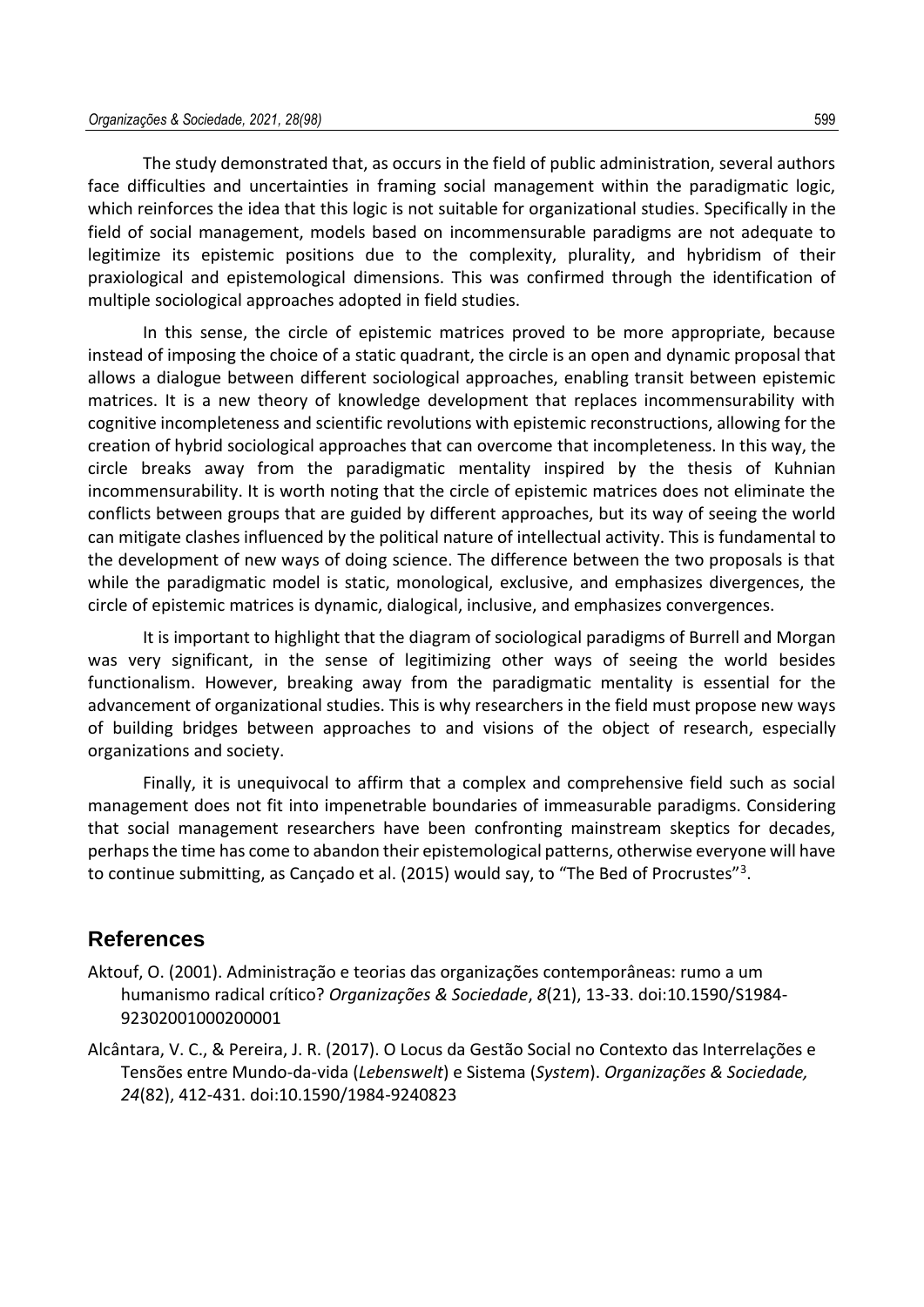- Alcântara, V. C., Pereira, J. R., & Silva, É. A. F. (2015). Gestão Social e Governança Pública: aproximações e (de) limitações teórico-conceituais. *Revista de Ciências da Administração, 1*(3), 11-29. doi:10.5007/2175-8077.2015v17nespp11
- Andion, C. (2012). Por uma nova interpretação das mudanças de paradigma na administração pública. *Cadernos EBAPE. BR, 10*(1), 1-19. doi:10.1590/S1679-39512012000100003
- Araújo, E. T. (2012). *(In)Consistências da gestão social e seus processos de formação: um campo em construção.* (Tese de Doutorado), Pontifícia Universidade Católica de São Paulo, São Paulo, Brazil.
- Araújo, E. T. (2018). (In)Consistências da Gestão Social: Um campo em construção. In E. S. Siqueira & I. T. Araújo (Eds.), *Gestão social e agricultura familiar: a construção e a materialidade de novas formas de administrar.* (pp. 25-60). Mossoró, RN: EdUFERSA.
- Barbosa, M. A. C., Santos, J. M. L., Matos, F. R. N., & Almeida, A. M. B. (2013). Nem só de debates epistemológicos vive o pesquisador em administração: alguns apontamentos sobre disputas entre paradigmas e campo científico. *Cadernos EBAPE. BR, 11*(4), 636-651. doi:10.1590/S1679-39512013000400011
- Bittar, E. C. B. (2016). A educação em direitos humanos e o humanismo social, republicano e democrático. *Revista Jurídica Luso Brasileira, 2*(1), 865-880. Retrieved from https://bit.ly/3u5AFaM
- Boullosa, R. F., & Schommer, P. C. (2008). Limites da natureza da inovação ou qual o futuro da gestão social? *Paper presented at the 32o Encontro da Associação Nacional de Pós-Graduação e Pesquisa em Administração (EnANPAD)*, Rio de Janeiro, Brazil.
- Boullosa, R. F., & Schommer, P. C. (2010). Gestão social: caso de inovação em políticas públicas ou mais um enigma de lampedusa. In A. S. Rigo, J. T. Silva Jr., P. C. Schommer, & A. C. Cançado (Eds.), *Gestão social e políticas públicas de desenvolvimento: ações, articulações e agenda.* (Vol. 1, pp. 67-94). Recife: UNIVASF.
- Brito, M. J., Silva, S. S., & Muniz, M. M. J. (2010). The meanings of the death of the founder: the constructionist approach. *BAR - Brazilian Administration Review, 7*, 227-241. doi:10.1590/S1807-76922010000300002
- Burrell,G.(1996). Normal Science, Paradigms, Metaphors, Discourses and Genealogies of Analysis. In S. R. Clegg, C. Hardy, & W. R. Nord (Eds.), *Handbook of organization studies* (Vol. 1, pp. 642- 658). London: SAGE Publications.
- Burrell, G., & Morgan, G. (1979). *Social paradigms and organizational analysis: Elements of the sociology of corporate life*. London: Heinemann Educational Books.
- Cabral, A. (2004). A sociologia funcionalista nos estudos organizacionais: foco em Durkheim. *Cadernos EBAPE. BR, 2*(2), 01-15. doi:10.1590/S1679-39512004000200002
- Cançado, A. C., Pereira, J. R., & Tenório, F. G. (2013). *Gestão social: epistemologia de um paradigma*. Curitiba: CRV.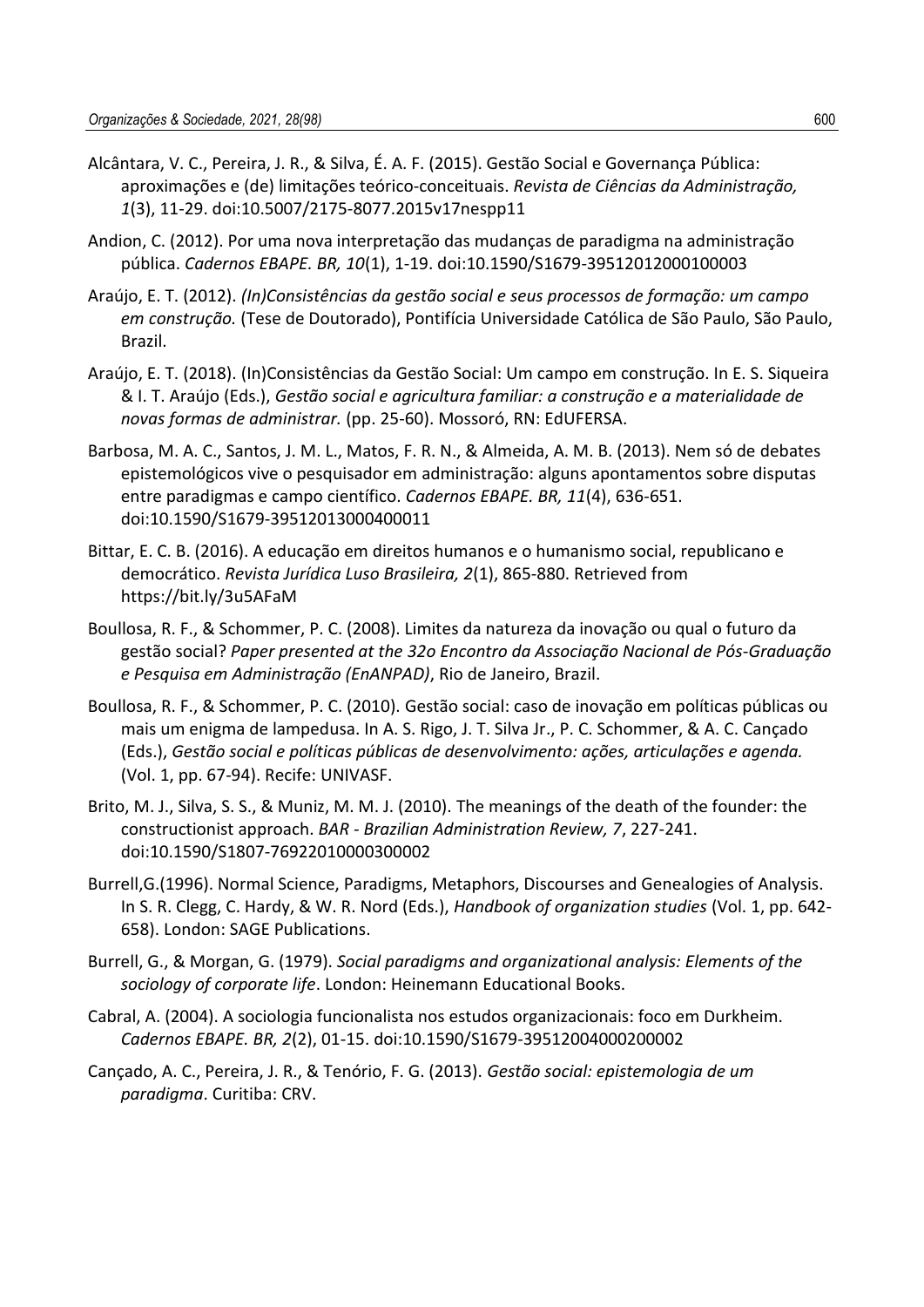- Cançado, A. C., Pereira, J. R., Tenório, F. G., & Vilas Boas, A. A. (2015). Social management beyond procrustes' bed: Ontological, Epistemological and Methodological Considerations. *Business and Management Review, 4*(5), 208-222. Retrieved from https://bit.ly/3nvQzJe
- Cançado, A. C., Rigo, A. S., Iwamoto, H. M., & Pinheiro, L. S. (2019). Gestão social, autogestão e gestão democrática pela Navalha de Occam: uma abordagem conceitual baseada na teoria dos conjuntos. *NAU Social, 10*(18), 17-26. doi:10.9771/ns.v10i18.31458
- Cançado, A. C., Rigo, A. S., & Pinheiro, L. S. (2016). Por una agenda de investigación para la gestión social: Control social, paradigma, escala y cuadro de análisis. *Praxis sociológica*(21), 65-94. Retrieved from https://bit.ly/3aMhbQS
- Cançado, A. C., Tenório, F. G., & Pereira, J. R. (2011). Gestão social: reflexões teóricas e conceituais. *Cadernos EBAPE.BR, 9*, 681-703. doi:10.1590/S1679-39512011000300002
- Castañon, G. A. (2004). Construcionismo social: uma crítica epistemológica. *Temas em Psicologia, 12*(1), 67-81. Retrieved from https://bit.ly/2R6nyaG
- Donaldson, L. (1985). *In defence of organization theory: a reply to the critics*. Cambridge: Cambridge University Press.
- Donaldson, L. (1988). In Successful Defence of Organization Theory: A Routing of the Critics. *Organization Studies, 9*(1), 28-32. doi:10.1177/017084068800900108
- Dowbor, L. (1999). Tendências da gestão social. *Saúde e Sociedade, 8*(1), 3-16. doi:10.1590/S0104- 12901999000100002
- Dowbor, L. (2001). Gestão social e transformação da sociedade. In G. Arbix, M. Zilbovicius, & R. Abramovay (Eds.), *Razões e ficções do desenvolvimento.* (pp. 197-221). São Paulo: Editora Unesp.
- Durkheim, É. (1895/2007). *As regras do método sociológico* (3. ed.). São Paulo: Martins Fontes.
- Fischer, T. (2002). A gestão do desenvolvimento social: agenda em aberto e propostas de qualificação*. Paper presented at the 7o Congresso Internacional del Clad sobre la Reforma del Estado y de la Administración Pública*, Lisboa.
- Fischer, T., & Melo, V. P. (2003). Gestão social do desenvolvimento e interorganizações*. Paper presented at the 12o Colóquio Internacional sobre Poder Local*, Salvador.
- Fischer, T., & Melo, V. P. (2006). Programa de Desenvolvimento e Gestão Social: uma construção coletiva. In T. Fischer, S. Roesch, & V. P. Melo (Eds.), *Gestão do desenvolvimento territorial e residência social: casos para ensino* (pp. 13-41)*.* Salvador: EDUFBA, CIAGS/UFBA.
- Fischer, T., Melo, V. P., Carvalho, M. R., Jesus, A., Andrade, R. A., & Waiandt, C. (2006). Perfis visíveis na gestão social do desenvolvimento. *Revista de Administração Pública, 40*(5), 789- 808. doi:10.1590/S0034-76122006000500003
- Fleetwood, S. (2005). Ontology in organization and management studies: A critical realist perspective. *Organization, 12*(2), 197-222. doi:10.1177/1350508405051188
- Fleig, D. G., Oliveira, L. C. F. S., & Brito, M. J. (2006). Democracia, participação e gestão social: desafios da construção dos programas de ação temática de uma organização não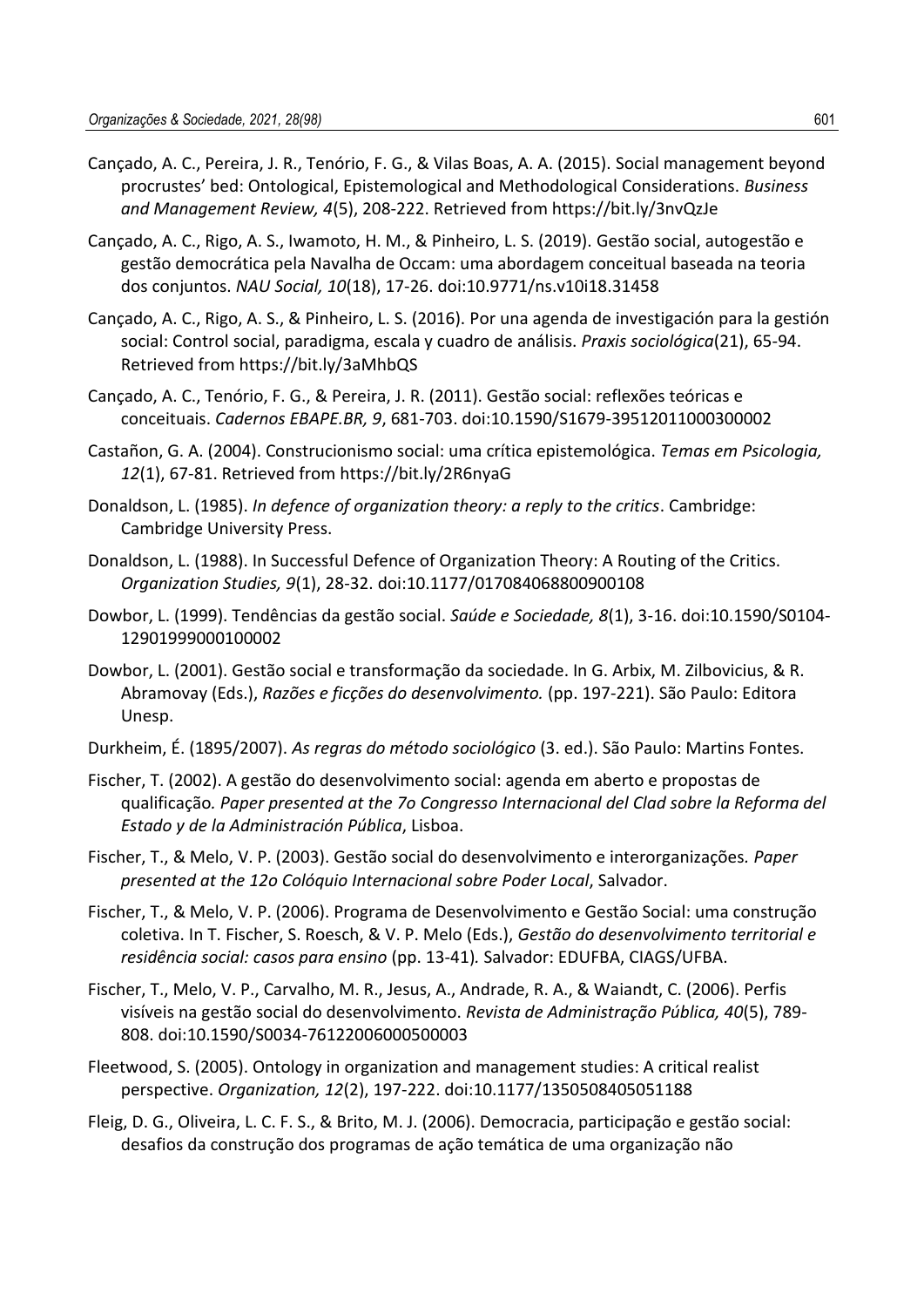governamental. *Organizações & Sociedade, 13*(38), 119-138. doi:10.1590/S1984- 92302006000300008

- França Filho, G. C. (2003). Gestão social: um conceito em construção*. Paper presented at the 9o Colóquio Internacional sobre Poder Local*, Salvador.
- França Filho, G. C. (2008). Definindo gestão social*. Paper presented at the 1o Encontro Nacional de Pesquisadores em Gestão Social (ENAPEGS)*, Juazeiro do Norte.
- Gadamer, H.-G. (1960/1997). *Verdade e método: traços fundamentais de uma hermenêutica filosófica* (3. ed.). Petrópolis: Vozes.
- Gergen, K. J. (1985). The social constructionist movement in modern psychology. *American psychologist, 40*(3), 266. doi:10.1037/10112-044
- Gioia, D. A., & Pitre, E. (1990). Multiparadigm perspectives on theory building. *Academy of Management Review, 15*(4), 584-602. doi:10.5465/amr.1990.4310758
- Greenfield, T. (1991). Re-forming and Re-valuing Educational Administration: Whence and When Cometh the Phoenix? *Educational Management & Administration, 19*(4), 200-217. doi:10.1177/174114329101900402
- Habermas, J. (1968/2014). *Conhecimento e interesse*. São Paulo, SP: Editora Unesp.
- Hassard, J. (1988). Overcoming Hermeticism in Organization Theory: An Alternative to Paradigm Incommensurability. *Human Relations, 41*(3), 247-259. doi:10.1177/001872678804100304
- Hassard, J. (1991). Multiple Paradigms and Organizational Analysis: A Case Study. *Organization Studies, 12*(2), 275-299. doi:10.1177/017084069101200206
- Jackson, N., & Carter, P. (1991). In Defence of Paradigm Incommensurability. *Organization Studies, 12*(1), 109-127. doi:10.1177/017084069101200107
- Jackson, N., & Carter, P. (1993). 'Paradigm Wars': A Response to Hugh Willmott. *Organization Studies, 14*(5), 721-725. doi:10.1177/017084069301400505
- Jones, P. (1993). *Studying Society: Sociological Theories and Research Practices*. London: Collins Educational.
- Justen, C. E., Moretto Neto, L., & Garrido, P. O. (2014). Para além da dupla consciência: Gestão Social e as antessalas epistemológicas. *Cadernos EBAPE. BR, 12*(2), 237-251. doi:10.1590/1679-39519081
- Keinert, T. M. M. (1994). Os paradigmas da administração pública no Brasil (1900-92). *Revista de Administração de Empresas, 34*, 41-48. doi:10.1590/S0034-75901994000300004
- Keinert, T. M. M. (2000). *Administração pública no Brasil: crises e mudanças de paradigmas*. São Paulo: Annablume.
- Kuhn, T. S. (1962/1997). *A estrutura das revoluções científicas* (5. ed.). São Paulo: Perspectiva.
- Lapierre, L. (2005). Gerir é criar. *Revista de Administração de Empresas, 45*(4), 108-117. Retrieved from https://bit.ly/3u2AuNg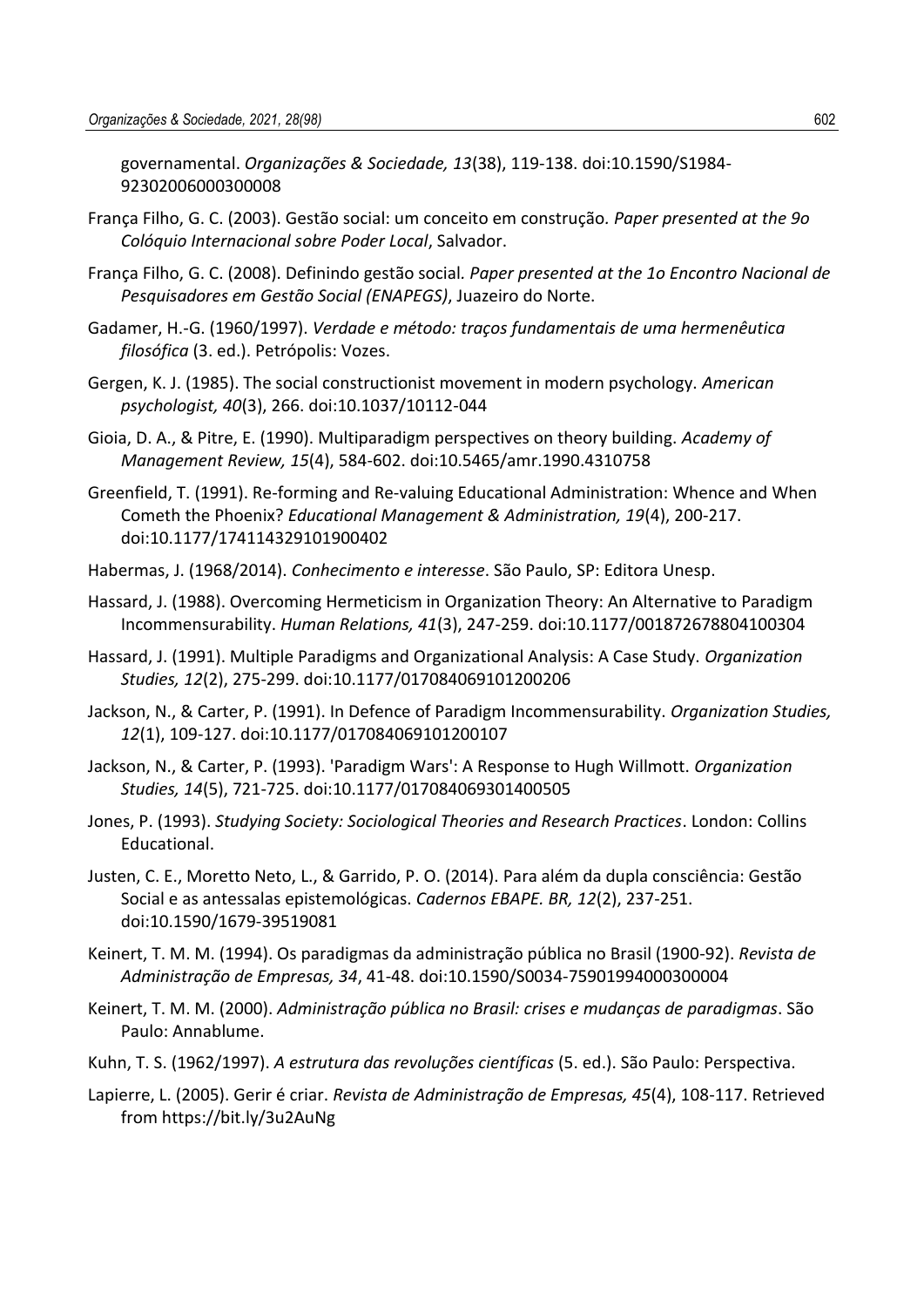- Lastres, H. M. M., Arroio, A., & Lemos, C. (2003). Políticas de apoio a pequenas empresas: do leito de Procusto à promoção de sistemas produtivos locais. In H. M. M. Lastres, J. E. Cassiolato, & M. L. Maciel (Eds.), *Pequena Empresa: cooperação e desenvolvimento local* (pp. 529-543)*.* Rio de Janeiro: Relume Dumará.
- Leitão, S. P., & Lameira, V. J. (2005). Humanismo e mudança organizacional. *Revista de Administração Pública, 39*(3), 731-751. Retrieved from https://bit.ly/3gKztFT
- Lewis, M. W., & Grimes, A. I. (1999). Metatriangulation: Building theory from multiple paradigms. *Academy of Management Review, 24*(4), 672-690. doi:10.5465/amr.1999.2553247
- Marra, A. V., & Brito, V. G. P. (2011). Construcionismo social e análise do discurso: uma possibilidade teóricometodológica*. Paper presented at the 35o Encontro da Associação Nacional de Pós-Graduação e Pesquisa em Administração (EnANPAD)*, Rio de Janeiro.
- McKelvey, B. (2003). Postmodernism versus Truth in Management Theory. In A. L. Edwin (Ed.), *Post Modernism and Management.* (vol. 21, pp. 113-168). Amsterdam: JAI Press.
- McKinley, W., & Mone, M. A. (1998). The re-construction of organization studies: Wrestling with incommensurability. *Organization, 5*(2), 169-189. doi:10.1177/135050849852002
- Mendes, C. (2015). Pós-estruturalismo e a crítica como repetição. *Revista Brasileira de Ciências Sociais, 30*(88), 45-59. doi:10.17666/308845-59/2015
- Motta, F. C. P. (1970). O estruturalismo na teoria das organizações. *Revista de Administração de Empresas, 10*(4), 23-41. doi:10.1590/S0034-75901970000400002
- Oliveira, D. J. S. (2018). Gestão Social: Epistemologia para além de um paradigma. *Paper presented at the 21o Seminários em Administração (SemeAd)*, São Paulo.
- Oliveira, D. J. S., Bermejo, P. H. S., Pereira, J. R., & Barbosa, D. A. (2019). A aplicação da técnica de análise de sentimento em mídias sociais como instrumento para as práticas da gestão social em nível governamental. *Revista de Administração Pública, 53*(1), 235-251. doi:10.1590/0034- 7612174204
- Paes de Paula, A. P. (2005). *Por uma nova gestão pública: limites e potencialidades da experiência contemporânea*. Rio de Janeiro: Editora FGV.
- Paes de Paula, A. P. (2014, march). Para Além dos Paradigmas nos Estudos Organizacionais: O Círculo das Matrizes Epistemológicas*. Paper presented at the 4o Colóquio Internacional de Epistemologia e Sociologia da Ciência da Administração*, Florianópolis.
- Paes de Paula, A. P. (2015). *Repensando os estudos organizacionais: por uma nova teoria do conhecimento*. Rio de Janeiro: Editora FGV.
- Paes de Paula, A. P. (2016). Para além dos paradigmas nos Estudos Organizacionais: o Círculo das Matrizes Epistêmicas. *Cadernos EBAPE. BR, 14*(1), 24-46. doi:10.1590/1679-395131419
- Paes de Paula, A. P., Albuquerque, C. M. S., Barreto, R. O., & Klechen, C. F. (2010). A tradição e a autonomia dos estudos organizacionais críticos no Brasil. *Revista de Administração de Empresas, 50*(1), 10-23. doi:10.1590/S0034-75902010000100002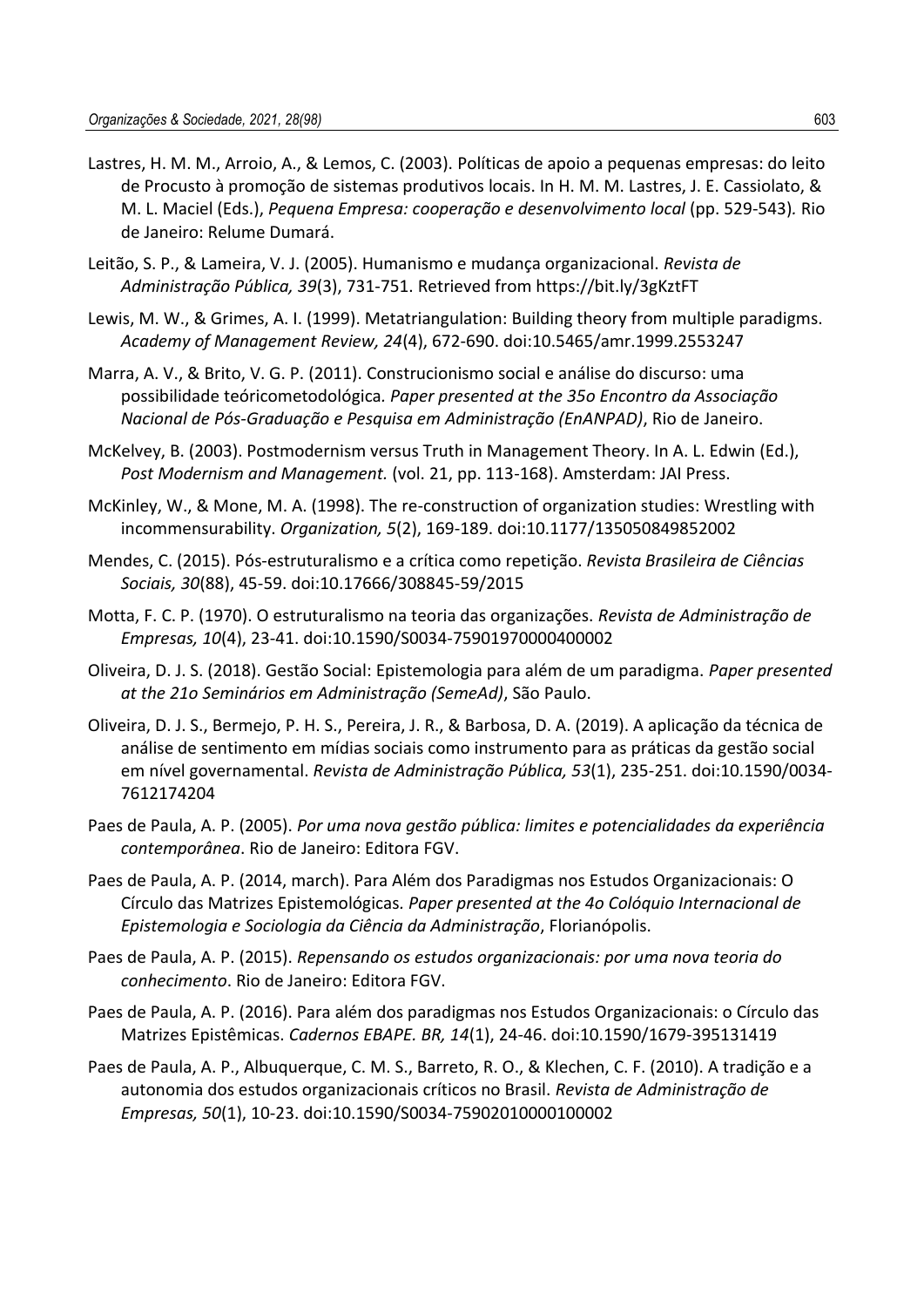- Paiva, A. L., Alcântara, V. C., Cruz, E. S. T., & Andrade, L. F. S. (2018). Em busca das práticas: contribuições epistemo-metodológicas das teorias da prática aos estudos da gestão social. *Administração Pública e Gestão Social, 10*(1), 33-44. doi:10.21118/apgs.v10i1.1365
- Parker, M., & McHugh, G. (1991). Five Texts in Search of an Author: A Response to John Hassard's 'Multiple Paradigms and Organizational Analysis'. *Organization Studies, 12*(3), 451-456. doi:10.1177/017084069101200306
- Peres Júnior, M. R., Pereira, J. R., & Oliveira, L. C. (2013). Gestão social sob a lente estruturacionista. *Revista de Administração Mackenzie, 14*(6), 18-49. doi:10.1590/S1678- 69712013000600003
- Peres Júnior, M. R., Pereira, J. R., & Oliveira, L. C. (2016). Dupla hermenêutica no campo da gestão social: evidências empíricas no âmbito do colegiado do território da cidadania Sertão de Minas. *Desenvolvimento em questão, 14*(34), 60-90. doi:10.21527/2237-6453.2016.34.60-90
- Peters, M. (2000). *Pós-estruturalismo e filosofia da diferença: uma introdução*. Belo Horizonte: Editora Autêntica.
- Pfeffer, J. (1982). *Organizations and organization theory*. Boston: Pitman Publishing.
- Pfeffer, J. (1993). Barriers to the advance of organizational science: Paradigm development as a dependent variable. *Academy of Management Review, 18*(4), 599-620. doi:10.5465/amr.1993.9402210152
- Pinho, J. A. G., & Santos, M. E. P. (2015). Aporias em torno do conceito de gestão social: dilemas teóricos e políticos. *REGE - Revista de Gestão, 22*(2), 155-172. doi:10.5700/rege556
- Reed, M. (1985). *Redirections in Organizational Analysis*. London: Tavistock Publications.
- Reed, M. (2005). Reflections on the 'realist turn'in organization and management studies. *Journal of Management Studies, 42*(8), 1621-1644. doi:10.1111/j.1467-6486.2005.00559.x
- Romani, L., Primecz, H., & Topçu, K. (2011). Paradigm interplay for theory development: a methodological example with the kulturstandard method. *Organizational Research Methods, 14*(3), 432-455. doi:10.1177/1094428109358270
- Scherer, A. G. (1998). Pluralism and incommensurability in strategic management and organization theory: a problem in search of a solution. *Organization, 5*(2), 147-168. doi:10.1177/135050849852001
- Schommer, P. C., & França Filho, G. C. (2008). Gestão social e aprendizagem em comunidades de prática: interações conceituais e possíveis decorrências em processos de formação*. Paper presented at the I Encontro Nacional de Pesquisadores em Gestão Social (ENAPEGS)*, Juazeiro do Norte, Brazil.
- Schultz, M., & Hatch, M. J. (1996). Living with multiple paradigms the case of paradigm interplay in organizational culture studies. *Academy of Management Review, 21*(2), 529-557. doi:10.5465/amr.1996.9605060221
- Tadajewski, M. (2009). The debate that won't die? Values incommensurability, antagonism and theory choice. *Organization, 16*(4), 467-485. doi:10.1177/1350508409104504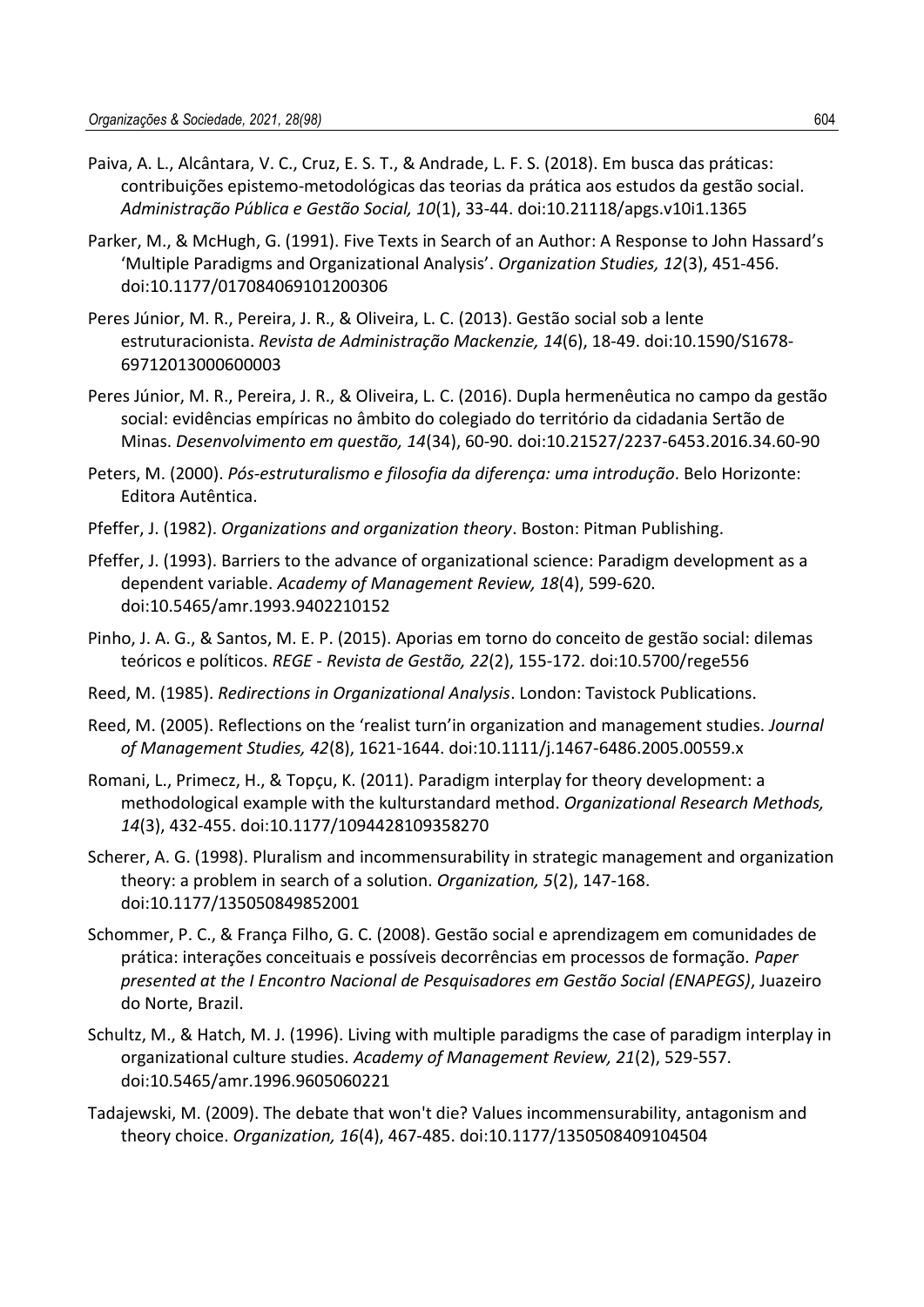- Tenório, F. G. (1998). Gestão social: uma perspectiva conceitual. *Revista de Administração Pública, 32*(5), 7-23.
- Tenório, F. G. (2005). (Re) Visitando o Conceito de Gestão Social. *Desenvolvimento em questão, 3*(5), 101-124.
- Tenório, F. G. (2006). A trajetória do Programa de Estudos em Gestão Social (Pegs). *Revista de Administração Pública, 40*(6), 1145-1162. doi:10.1590/S0034-76122006000600011
- Thiry-Cherques, H. R. (2006). O primeiro estruturalismo: método de pesquisa para as ciências da gestão. *Revista de Administração Contemporânea, 10*(2), 137-156. doi:10.1590/S1415- 65552006000200008
- Vidal, F. A. B., Moreira, M. V., Costa, D. P. B., & Almeida, M. C. (2006). Terceiro setor à luz da teoria crítica: racionalidades da gestão de ONGs. *Paper presented at the 30o Encontro da Associação Nacional de Pós-Graduação e Pesquisa em Administração (EnANPAD)*, Rio de Janeiro.
- Wang, H., & Segal, S. (2014). Paradigm incommensurability and multiparadigm research*. Paper presented at the 2014 Australian & New Zeland Academy of Management Conference (ANZAM)*, Sydney.
- Willmott, H. (1993). Breaking the paradigm mentality. *Organization Studies, 14*(5), 681-719. doi:10.1177/017084069301400504
- Woolfolk, R. L. (1992). Hermeneutics, social constructionism and other items of intellectual fashion: Intimations for clinical science. *Behavior Therapy, 23*(2), 213-223. doi:10.1016/S0005- 7894(05)80382-X

### **Notes**

- 1. In his book *Studying Society: Sociological Theories and Research Practices,* Jones (1993) discussed several sociological theories and approaches, such as structural-consensus theory, structural-conflict theory, action theory, feminist theories, interpretative sociology, structuralism, post-structuralism, modernism, post-modernism, as well as dedicating three chapters to the thoughts of Émile Durkheim, Karl Marx, and Max Weber, respectively.
- 2. In Jones' (1993) book, the word "paradigm" appears only in a small section entitled "The Anti-Positivism of T. S. Kuhn," on pages 156-158.
- 3. In mythology, it is said that, after inviting travelers who traveled the paths of ancient Greece to spend the night at his home, the robber Procustes seduced them with a warm welcome. After they were overcome by tiredness, he forced his victims to lie down on an iron bed and cut off their feet when they exceeded the size of that bed, and stretched them with ropes when they did not reach the size. His objective was for them to be the exact measure of his bed (Lastres, Arroio, & Lemos, 2003).